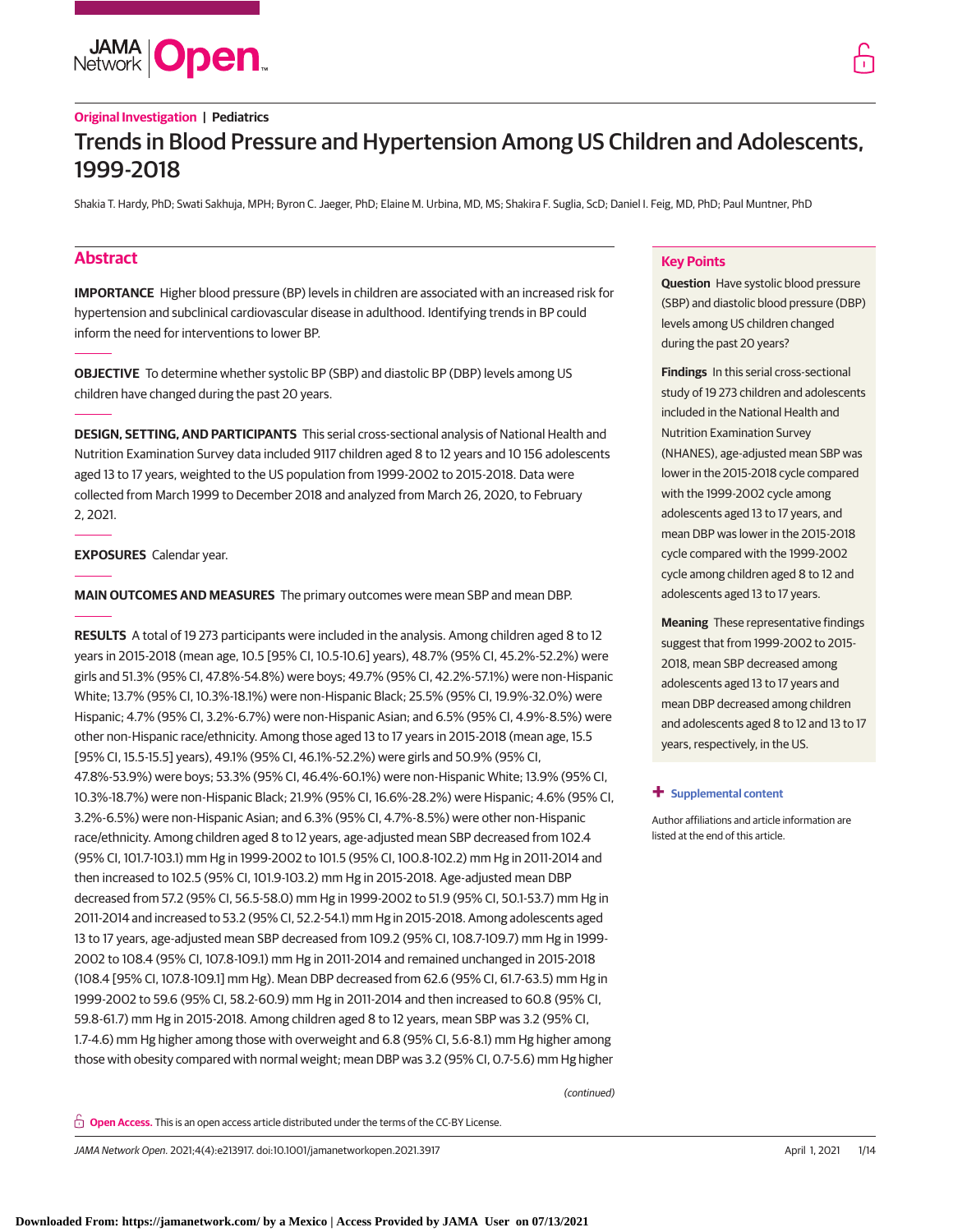#### Abstract (continued)

among those with overweight and 3.5 (95% CI, 1.9- 5.1) mm Hg higher among those with obesity compared with normal weight. Among adolescents aged 13 to 17 years, mean SBP was 3.5 (95% CI 1.9-5.1) mm Hg higher among those with overweight and 6.6 (95% CI, 5.2-8.0) mm Hg higher among those with obesity compared with normal weight, 4.8 (95% CI, 3.8-5.8) mm Hg higher among boys compared with girls, and 3.0 (95% CI, 1.7-4.3) mm Hg higher among non-Hispanic Black compared with non-Hispanic White participants.

**CONCLUSIONS AND RELEVANCE** Despite an overall decline in mean SBP and DBP from 1999-2002 to 2015-2018, BP levels among children and adolescents may have increased from 2011-2014 to 2015-2018.

JAMA Network Open. 2021;4(4):e213917. doi[:10.1001/jamanetworkopen.2021.3917](https://jama.jamanetwork.com/article.aspx?doi=10.1001/jamanetworkopen.2021.3917&utm_campaign=articlePDF%26utm_medium=articlePDFlink%26utm_source=articlePDF%26utm_content=jamanetworkopen.2021.3917)

# **Introduction**

Hypertension is one of the most important modifiable risk factors for morbidity and mortality due to cardiovascular disease (CVD).<sup>1,2</sup> Longitudinal studies have shown that higher blood pressure (BP) levels in childhood are associated with an early onset of hypertension in adulthood.<sup>3,4</sup> Furthermore, epidemiologic and pathophysiologic studies $5-7$  suggest that hypertension in childhood is associated with subclinical atherosclerosis, target organ damage, and increased CVD risk in adulthood, emphasizing the importance of identifying and preventing increases in BP levels and hypertension in childhood.

Studies have shown that the proportion of US children and adolescents with elevated BP and hypertension may have decreased from 2005-2008 to 2013-2016.<sup>8-10</sup> However, a study among US adults reported that systolic BP (SBP) and diastolic BP (DBP) increased from 2013-2014 to 2017-2018.<sup>11</sup> Whether the trend of increasing SBP and DBP among adults extends to children and adolescents remains unknown. Estimating 20-year trends in the distribution of SBP and DBP and the prevalence of elevated BP and hypertension with the 2017 American Academy of Pediatrics Clinical Practice Guideline definitions<sup>12</sup> could identify differences in BP among subpopulations and inform the need for evidence-based interventions to prevent increases in BP among children who are at increased risk for hypertension.

We analyzed data from 10 cycles of the US National Health and Nutrition Examination Survey (NHANES) to determine whether reported decreases in the prevalence of elevated BP and hypertension from 2005-2008 to 2013-2016 among US children and adolescents have continued through 2017-2018 and whether these changes reflect shifts in the entire distributions of SBP and DBP. In addition, we determined whether mean SBP and DBP and elevated BP and hypertension prevalence were different in 2015-2018 between groups defined by demographic and socioeconomic factors and body mass index (BMI).

# **Methods**

NHANES is a series of cross-sectional studies that assess the health and nutritional status of the noninstitutionalized US population. Since the 1999-2000 cycle, the National Center for Health Statistics (NCHS) has conducted NHANES in 2-year cycles using a complex, multistage probability sampling design to select participants such that nationally representative estimates can be generated. Sociodemographic and cardiovascular health measures for this study were obtained from the publicly available data files for the 10 NHANES cycles conducted from 1999-2000 through 2017-2018. The NCHS institutional review board approved the study protocol for each NHANES cycle. Written informed consent was provided by parents for all participants younger than 18 years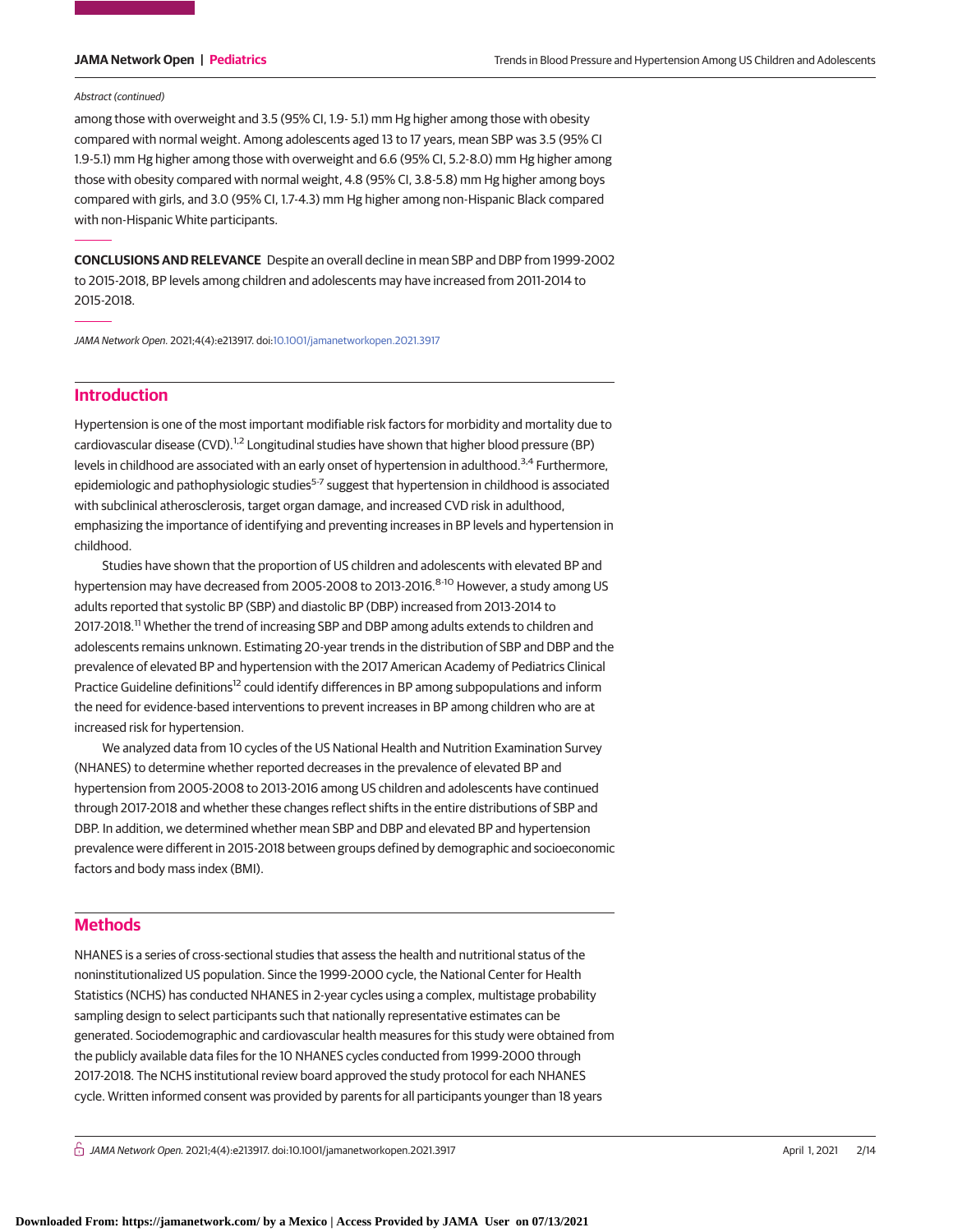and by children and adolescents 12 years or older. Written assent was provided by children aged 8 to 11 years. This study adheres to the Strengthening the Reporting of Observational Studies in Epidemiology [\(STROBE\)](https://www.equator-network.org/reporting-guidelines/strobe/) reporting guideline.

Each NHANES cycle included an in-home interview and physical examination conducted at a mobile examination center. Two-year NHANES cycles were pooled into 4-year groups to provide more stable estimates. We restricted the analysis to children and adolescents aged 8 to 17 years who completed both the NHANES interview and physical examination (n = 20 523). We excluded participants who did not have at least 1 SBP and DBP measurement (n = 1215). We also excluded children aged 8 to 12 years who were missing information on height because height is used to determine BP percentiles in this age group (n = 35). After these exclusions, a total of 19 273 participants (9117 children aged 8 to 12 years and 10 156 adolescents aged 13 to 17 years) were included in the analysis (eFigure in the [Supplement\)](https://jama.jamanetwork.com/article.aspx?doi=10.1001/jamanetworkopen.2021.3917&utm_campaign=articlePDF%26utm_medium=articlePDFlink%26utm_source=articlePDF%26utm_content=jamanetworkopen.2021.3917).

### **Data Collection**

### **Sociodemographic Characteristics and Weight Status**

Data for this study were collected from March 1999 to December 2018. Trained interviewers obtained information on sociodemographic and health characteristics of participants using standardized questionnaires. Age at the time of the NHANES examination was grouped into categories of 8 to 12 years and 13 to 17 years to align with BP category definitions in the 2017 American Academy of Pediatrics Clinical Practice Guideline.<sup>12</sup> From the 1999-2002 through the 2007-2010 cycles, race/ethnicity categories in the publicly available NHANES data sets included non-Hispanic White, non-Hispanic Black, Hispanic, and other race/ethnicity. Beginning in the 2011- 2012 cycle, the publicly available NHANES data sets included non-Hispanic Asian as its own category. The NCHS calculated the poverty-to-income ratio (PIR) as a ratio of self- or proxy-reported family income to the federal poverty level based on family size. A PIR of less than 1.00 indicates that the family income was below the poverty level. The PIR was grouped as less than 1.30, 1.30 to 3.49, and 3.50 or greater, consistent with categories frequently used by the NCHS.<sup>13</sup>

The NHANES examination included height and weight measurements performed by trained health technicians using a standardized protocol. Body mass index, calculated as weight in kilograms divided by height in meters squared and rounded to 1 decimal place, was categorized as normal (5th percentile to <85th percentile), overweight (85th percentile to <95th percentile), and obesity (≥95th percentile) based on age- and sex-specific growth charts developed by the Centers for Disease Control and Prevention in 2000.<sup>14</sup> Due to the small sample size, children with a BMI of less than the 5th percentile are not presented.

### **BP Measurement and Antihypertensive Use**

Blood pressure was measured during the examination using the same standardized protocol for each NHANES cycle. Trained physicians measured SBP and DBP using a mercury sphygmomanometer and an appropriately sized cuff. After 5 minutes of seated rest, 3 BP measurements were obtained at 30-second intervals. The mean of all available measurements was used to define SBP and DBP for each participant. Among participants included in the current analysis, 1012 (5.3%) had 1, 1226 (6.4%) had 2, and 17 035 (88.4%) had 3 SBP measurements, and 1240 (6.4%) had 1, 1569 (8.1%) had 2, and 16 464 (85.4%) had 3 DBP measurements. Physicians were certified annually through a BP measurement training program and recertified quarterly if needed to ensure quality of the BP measurements.

#### **Definitions of Hypertension and Elevated BP**

The 2017 American Academy of Pediatrics Clinical Practice Guideline was used to define normal BP, elevated BP, and hypertension.<sup>12</sup> Among children aged 8 to 12 years, age-, sex-, and height-specific SBP and DBP percentile tables were used for defining BP categories.<sup>12</sup> Normal BP was defined as SBP and DBP of less than the 90th percentile; elevated BP, as SBP and/or DBP from the 90th to less than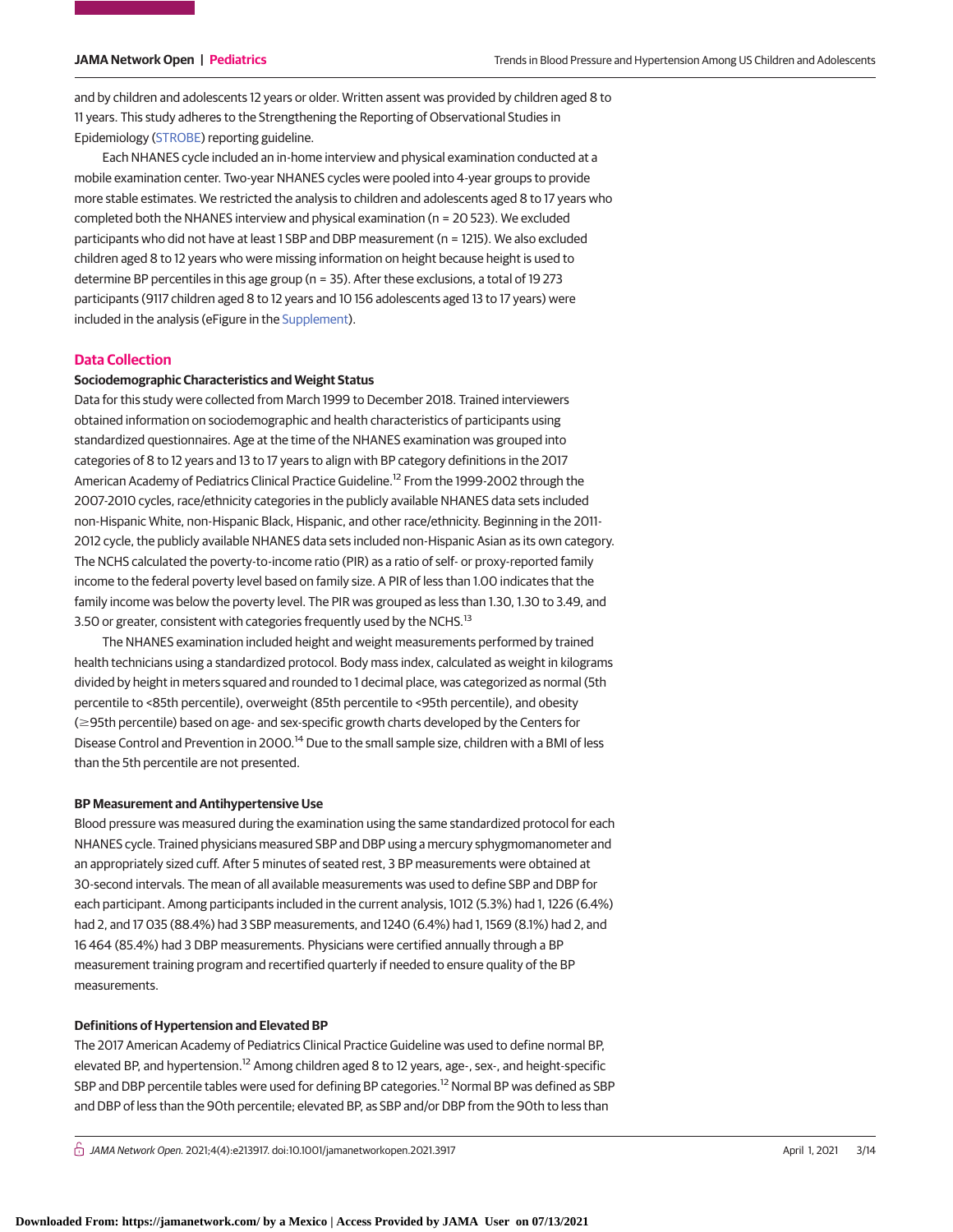the 95th percentile or SBP of at least 120 mm Hg to less than the 95th percentile and DBP of less than 80 mm Hg to less than the 95th percentile; and hypertension, as SBP and/or DBP of at least the 95th percentile or greater or SBP of at least 130 mm Hg and/or DBP of at least 80 mm Hg (eTable 1 in the [Supplement\)](https://jama.jamanetwork.com/article.aspx?doi=10.1001/jamanetworkopen.2021.3917&utm_campaign=articlePDF%26utm_medium=articlePDFlink%26utm_source=articlePDF%26utm_content=jamanetworkopen.2021.3917). For adolescents aged 13 to 17 years, normal BP was defined as SBP of less than 120 mm Hg and DBP of less than 80 mm Hg; elevated BP, as SBP of 120 to 129 mm Hg and DBP of less than 80 mm Hg; and hypertension, as SBP of at least 130 mm Hg and/or DBP of at least 80 mm Hg. High BP for children aged 8 to 12 or adolescents aged 13 to 17 years was defined by having elevated BP or hypertension.

### **Statistical Analysis**

Data were analyzed from March 26, 2020, to February 2, 2021. All analyses were performed for children aged 8 to 12 years and adolescents aged 13 to 17 years separately. Characteristics of US children and adolescents were calculated for each 4-year NHANES cycle: 1999-2002, 2003-2006, 2007-2010, 2011-2014, and 2015-2018. We calculated age-adjusted mean SBP and DBP, SBP and DBP percentiles (5th, 15th, 25th, 50th, 75th, 85th, and 95th), and the prevalence of normal BP, elevated BP, and hypertension. Estimates are provided for the overall population and within a priori selected subgroups defined by sex, race/ethnicity, BMI, and PIR. Linear regression was used to assess linear trends in mean SBP, mean DBP, and BP percentiles, and logistic regression was used to assess trends in elevated BP and hypertension prevalence across the 4-year cycles. We tested for multiplicative interactions between each covariate (sex, race/ethnicity, BMI, and PIR) and survey year. These tests were replicated using each outcome, mean SBP and DBP, and prevalence of normal BP, elevated BP, and hypertension as the dependent variable. Statistical significance was defined by a 2-sided  $P < .05$ .

Using NHANES data from 2015-2018, we determined factors associated with mean SBP, mean DBP, hypertension, and high BP. We used linear regression to estimate differences in mean SBP and DBP and Poisson regression to estimate prevalence ratios (PRs) for hypertension and high BP associated with age, sex, race/ethnicity, BMI, and PIR. Models were conducted with adjustment for age, sex, and race/ethnicity and all factors simultaneously.

NHANES sampling weights were used in all calculations to obtain US nationally representative estimates. Age adjustment was performed using direct standardization with the age distribution of children aged 8 to 12 years and adolescents aged 13 to 17 years from NHANES 1999 to 2018 used as the standard population. The standard population distribution was 19.2% for those aged 8 years; 20.1%, aged 9 years; 20.1%, aged 10 years; 20.0%, aged 11 years; and 20.6%, aged 12 years. The standard population distribution was 19.4% for those aged 13 years; 21.1%, aged 14 years; 19.5%, aged 15 years; 21.0%, aged 16 years; and 18.9%, aged 17 years. Data management was conducted using SAS, version 9.4 (SAS Institute Inc). Data analysis was conducted using STATA, version 16 (StataCorp LLC) and R, version 4.0.1 (R Program for Statistical Computing).

# **Results**

In the 1999-2002 and 2015-2018 cycles, 47.7% (95% CI, 45.1%-50.3%) and 48.7% (95% CI, 45.2%- 52.2%) of US children aged 8 to 12 years, respectively, were girls; 52.3% (95% CI, 49.7%-54.9%) and 51.3% (95% CI, 47.8%-54.8%), respectively, were boys; 59.1% (95% CI, 53.8%-64.2%) and 49.7% (95% CI, 42.2%-57.1%), respectively, were non-Hispanic White; 16.3% (95% CI, 12.7%-20.6%) and 13.7% (95% CI, 10.3%-18.1%), respectively, were non-Hispanic Black; 19.8% (95% CI, 15.4%-25.1%) and 25.5% (95% CI, 19.9%-32.0%), respectively, were Hispanic; and 4.8% (95% CI, 3.6%-6.3%) and 6.5% (95% CI, 4.9%-8.5%), respectively, were of other non-Hispanic race/ethnicity (**Table 1**). Mean age ranged from 10.5 (95% CI, 10.5-10.6) years in 1999-2002 to 10.5 (95% CI, 10.5-10.5) years in 2015-2018. In the 1999-2002 and 2015-2018 cycles, 50.2% (95% CI, 47.4%-53.0%) and 49.1% (95% CI, 46.1%-52.2%), respectively, of US adolescents aged 13 to 17 years were girls; 49.8% (95% CI, 47.0%-52.6%) and 50.9% (95% CI, 47.8%-53.9%), respectively, were boys; 60.1% (95% CI, 56.1%- 64.0%) and 53.3% (95% CI, 46.4%-60.1%), respectively, were non-Hispanic White; 14.1% (95% CI,

 $\bigcap$  JAMA Network Open. 2021;4(4):e213917. doi:10.1001/jamanetworkopen.2021.3917 (April 1, 2021 4/14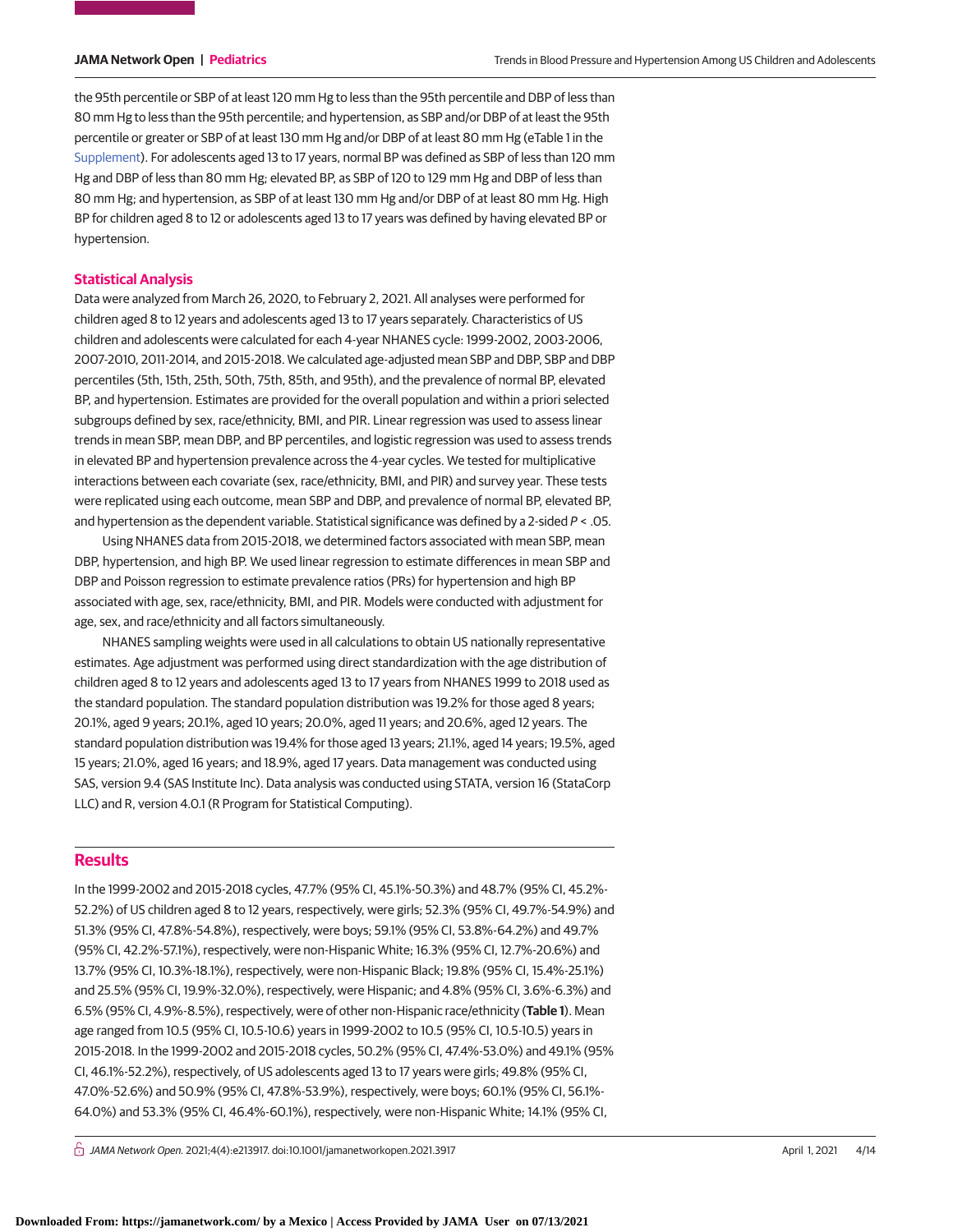11.0%-17.8%) and 13.9% (95% CI, 10.3%-18.7%), respectively, were non-Hispanic Black; 18.1% (95% CI, 14.1%-23.1%) and 21.9% (95% CI, 16.6%-28.2%), respectively, were Hispanic; and 7.7% (95% CI, 5.7%-10.3%) and 6.3% (95% CI, 4.7%-8.5%), respectively, were other non-Hispanic race/ethnicity. Mean age was 15.5 (95% CI, 15.5-15.5) throughout the NHANES cycles. In 2015-2018, 4.7% (95% CI,

|                                  | NHANES cycle <sup>a</sup> |                   |                   |                     |                   |           |  |  |  |
|----------------------------------|---------------------------|-------------------|-------------------|---------------------|-------------------|-----------|--|--|--|
| Study participant characteristic | 1999-2002                 | 2003-2006         | 2007-2010         | 2011-2014           | 2015-2018         | P value   |  |  |  |
| Children aged 8-12 y             |                           |                   |                   |                     |                   |           |  |  |  |
| NHANES sample size, No.          | 1981                      | 1805              | 1808              | 1854                | 1669              | <b>NA</b> |  |  |  |
| Age, mean (95% CI), y            | $10.5(10.5-10.6)$         | $10.5(10.5-10.6)$ | $10.5(10.5-10.6)$ | $10.5(10.5-10.6)$   | $10.5(10.5-10.5)$ | .44       |  |  |  |
| Sex                              |                           |                   |                   |                     |                   |           |  |  |  |
| Female                           | 47.7 (45.1-50.3)          | 48.1 (44.7-51.9)  | 49.8 (47.0-52.6)  | 49.3 (46.0-52.7)    | 48.7 (45.2-52.2)  |           |  |  |  |
| Male                             | 52.3 (49.7-54.9)          | $51.7(48.1-55.3)$ | 50.2 (47.4-53.0)  | 50.7 (47.3-54.0)    | 51.3 (47.8-54.8)  | .53       |  |  |  |
| Race/ethnicity                   |                           |                   |                   |                     |                   |           |  |  |  |
| Non-Hispanic White               | 59.1 (53.8-64.2)          | 57.6 (51.0-63.9)  | 56.7 (50.6-62.5)  | 54.7 (47.8-61.4)    | 49.7 (42.2-57.1)  |           |  |  |  |
| Non-Hispanic Black               | 16.3 (12.7-20.6)          | 15.9 (12.7-19.8)  | 13.8 (11.3-16.8)  | $13.5(10.7-16.8)$   | 13.7 (10.3-18.1)  |           |  |  |  |
| Hispanic                         | 19.8 (15.4-25.1)          | 18.1 (14.4-22.6)  | 21.5 (16.8-27.0)  | 23.1 (17.9-29.3)    | 25.5 (19.9-32.0)  | .002      |  |  |  |
| Non-Hispanic Asian <sup>b</sup>  | <b>NA</b>                 | <b>NA</b>         | <b>NA</b>         | $4.3(3.3-5.4)$      | $4.7(3.2-6.7)$    |           |  |  |  |
| Non-Hispanic other               | $4.8(3.6-6.3)$            | $8.4(6.0-11.7)$   | $8.0(6.2 - 10.4)$ | $4.5(3.4-5.9)$      | $6.5(4.9-8.5)$    |           |  |  |  |
| <b>BMI</b> <sup>c</sup>          |                           |                   |                   |                     |                   |           |  |  |  |
| Normal                           | 65.6 (61.9-69.1)          | 62.5 (57.9-66.9)  | $60.5(58.3-62.6)$ | $61.9(58.2-65.5)$   | $61.6(57.7-65.4)$ |           |  |  |  |
| Overweight                       | 16.8 (14.6-19.2)          | 18.1 (15.7-20.8)  | 18.1 (15.7-20.8)  | $17.6(15.3-20.0)$   | $17.5(15.5-19.6)$ | .12       |  |  |  |
| Obesity                          | 17.6 (14.7-20.9)          | 19.4 (16.4-22.8)  | 21.5 (19.7-23.4)  | 20.5 (18.0-23.4)    | 20.9 (18.1-24.1)  |           |  |  |  |
| PIR <sup>d</sup>                 |                           |                   |                   |                     |                   |           |  |  |  |
| < 1.30                           | 35.2 (31.4-39.2)          | 29.5 (25.3-34.0)  | 33.0 (28.7-37.7)  | 36.3 (30.9-42.0)    | 30.0 (26.2-34.2)  |           |  |  |  |
| 1.30-3.49                        | 37.1 (33.0-41.4)          | 40.0 (35.8-44.3)  | 35.4 (31.8-39.2)  | 34.3 (30.3-38.5)    | 41.2 (37.3-45.3)  | .73       |  |  |  |
| ≥3.50                            | $27.7(24.1-31.7)$         | $30.5(25.1-36.6)$ | 31.6 (27.2-36.4)  | 29.5 (24.2-35.3)    | 28.7 (28.7-33.7)  |           |  |  |  |
| Adolescents aged 13-17 y         |                           |                   |                   |                     |                   |           |  |  |  |
| NHANES sample size, No.          | 2889                      | 2672              | 1522              | 1588                | 1485              | <b>NA</b> |  |  |  |
| Age, mean (95% CI), y            | $15.5(15.5-15.5)$         | $15.5(15.5-15.5)$ | $15.5(15.5-15.5)$ | $15.5(15.5-15.5)$   | $15.5(15.5-15.5)$ | .61       |  |  |  |
| Sex                              |                           |                   |                   |                     |                   |           |  |  |  |
| Female                           | 50.2 (47.4-53.0)          | $50.0(47.5-52.6)$ | 48.9 (45.8-52.1)  | 50.7 (47.2-54.3)    | 49.1 (46.1-52.2)  |           |  |  |  |
| Male                             | 49.8 (47.0-52.6)          | 50.0 (47.4-52.5)  | 51.1 (47.9-54.2)  | 49.3 (45.7-52.8)    | 50.9 (47.8-53.9)  | .74       |  |  |  |
| Race/ethnicity                   |                           |                   |                   |                     |                   |           |  |  |  |
| Non-Hispanic White               | $60.1(56.1-64.0)$         | 64.5 (58.9-69.8)  | 59.8 (54.4-64.9)  | 54.0 (46.9-61.0)    | 53.3 (46.4-60.1)  |           |  |  |  |
| Non-Hispanic Black               | 14.1 (11.0-17.8)          | 14.5 (11.5-18.2)  | 14.9 (12.5-17.7)  | $15.0(11.2-19.7)$   | 13.9 (10.3-18.7)  |           |  |  |  |
| Hispanic                         | 18.1 (14.1-23.1)          | 15.5 (12.4-19.2)  | 18.4 (14.2-23.4)  | $22.0(17.4-27.5)$   | 21.9 (16.6-28.2)  | .004      |  |  |  |
| Non-Hispanic Asian <sup>b</sup>  | <b>NA</b>                 | <b>NA</b>         | <b>NA</b>         | $5.3(4.4-6.4)$      | $4.6(3.2-6.5)$    |           |  |  |  |
| Non-Hispanic other               | $7.7(5.7-10.3)$           | $5.4(3.8-7.7)$    | $7.0(5.1-9.4)$    | $3.7(2.6-5.3)$      | $6.3(4.7-8.5)$    |           |  |  |  |
| <b>BMI</b> <sup>c</sup>          |                           |                   |                   |                     |                   |           |  |  |  |
| Normal                           | 68.5 (66.4-70.4)          | 65.3 (61.5-68.9)  | 65.0 (62.0-68.0)  | 63.1 (59.6-66.4)    | 59.2 (56.4-61.9)  |           |  |  |  |
| Overweight                       | $15.1(13.5-16.8)$         | 17.2 (14.9-19.9)  | 15.8 (13.8-18.2)  | $15.3(13.2-17.6)$   | 19.2 (17.5-21.0)  | < .001    |  |  |  |
| Obesity                          | $16.5(15.2-17.8)$         | 17.4 (14.9-20.3)  | 19.1 (16.3-22.3)  | $21.6(18.6 - 25.0)$ | 21.6 (18.8-24.6)  |           |  |  |  |
| PIR <sup>d</sup>                 |                           |                   |                   |                     |                   |           |  |  |  |
| < 1.30                           | 30.5 (27.6-33.6)          | 24.8 (21.8-28.1)  | 29.1 (25.6-32.7)  | 30.6 (25.3-36.4)    | 26.6 (22.3-31.4)  |           |  |  |  |
| 1.30-3.49                        | 36.2 (32.5-40.2)          | 38.1 (34.5-41.8)  | 35.3 (30.8-40.1)  | 38.6 (34.6-42.8)    | 43.0 (39.1-46.9)  | .42       |  |  |  |
| $\geq 3.50$                      | 33.2 (29.6-37.1)          | 37.1 (32.6-41.9)  | 35.6 (30.3-41.3)  | 30.8 (25.6-36.7)    | 30.4 (25.5-35.8)  |           |  |  |  |

Abbreviations: BMI, body mass index (calculated as weight in kilograms divided by height in meters squared); NA, not applicable; NHANES, National Health and Nutrition Examination Survey; PIR, poverty-to-income ratio.

<sup>a</sup> Unless otherwise indicated, data are expressed as percentage (95% CI).

<sup>c</sup> Normal indicates BMI of 5th percentile to less than 85th percentile; overweight, 85th percentile to less than 95th percentile; and obesity, 95th percentile or greater. Categories were based on age- and sex-specific growth charts developed by the Centers for Disease Control and Prevention in 2000. Owing to a small sample size, children with a BMI less than the 5th percentile are not presented.

<sup>b</sup> Non-Hispanic Asian participants were not categorized in 1999-2002, 2003-2006, and 2007-2010 owing to small sample sizes.

<sup>d</sup> A PIR <1.30 indicates that the family income was below 130% of the poverty level.

 $\bigcap$  JAMA Network Open. 2021;4(4):e213917. doi:10.1001/jamanetworkopen.2021.3917 (April 1, 2021 5/14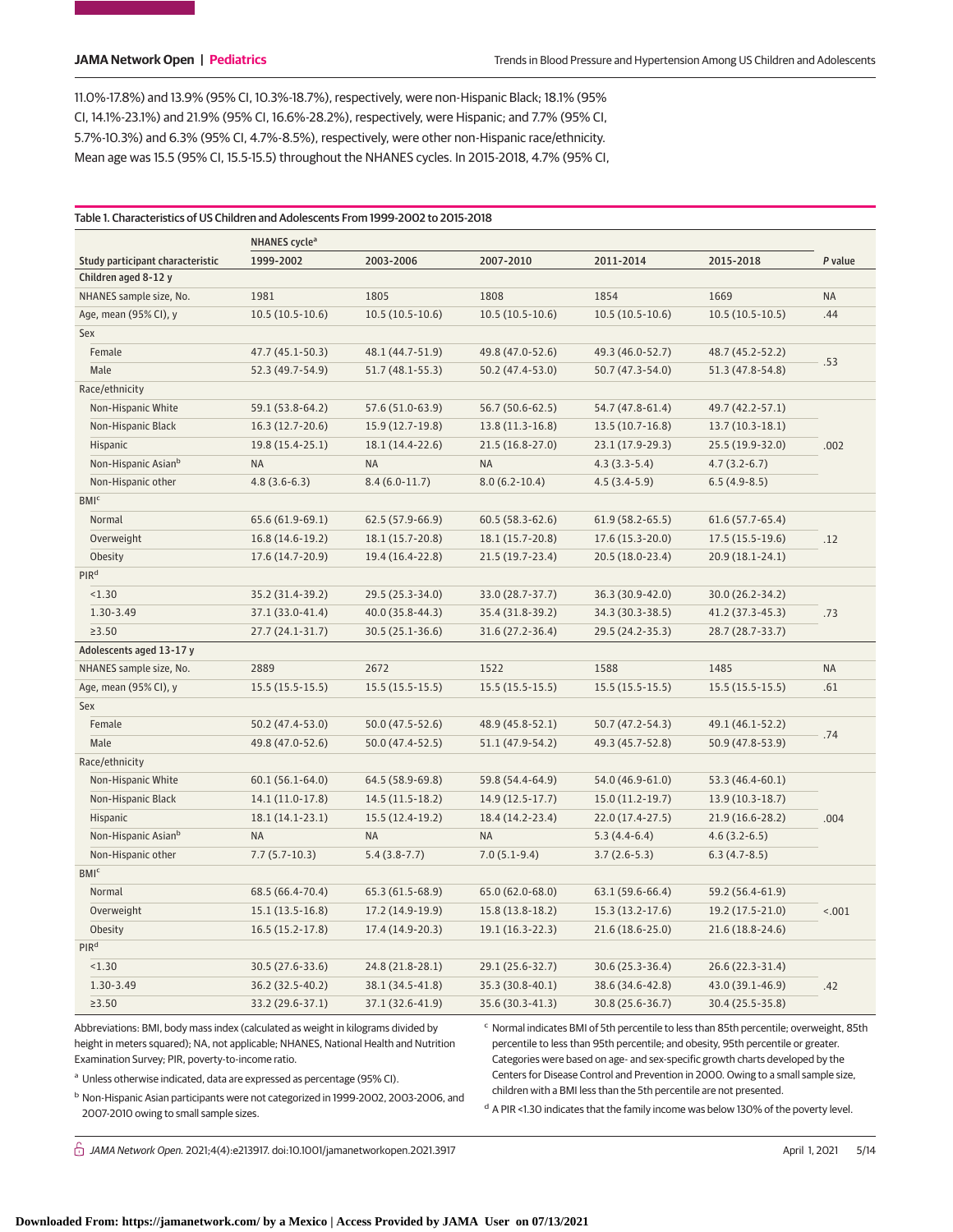3.2%-6.7%) of children aged 8 to 12 years and 4.6% (95% CI, 3.2%-6.5%) of adolescents aged 13 to 17 years were non-Hispanic Asian.

### **Trends in the Distribution of SBP and DBP**

Among children aged 8 to 12 years, the age-adjusted mean SBP decreased from 102.4 (95% CI, 101.7- 103.1) mm Hg in 1999-2002 to 101.5 (95% CI, 100.8-102.2) mm Hg in 2011-2014 and then increased to 102.5 (95% CI, 101.9-103.2) mm Hg in 2015-2018 (P = .21 for trend from 1999-2002 through 2015- 2018) (**Figure 1**A and eTable 2 in the [Supplement\)](https://jama.jamanetwork.com/article.aspx?doi=10.1001/jamanetworkopen.2021.3917&utm_campaign=articlePDF%26utm_medium=articlePDFlink%26utm_source=articlePDF%26utm_content=jamanetworkopen.2021.3917). Among adolescents aged 13 to 17 years, age-adjusted mean SBP decreased from 109.2 (95% CI, 108.7-109.7) mm Hg in 1999-2002 to 108.4 (95% CI, 107.8-109.1) mm Hg in 2011-2014 and remained unchanged (108.4 [95% CI, 107.8-109.1] mm Hg) in 2015-2018 (P = .007 for trend from 1999-2002 through 2015-2018).

Among children aged 8 to 12 years, age-adjusted mean DBP decreased from 57.2 (95% CI, 56.5- 58.0) mm Hg in 1999-2002 to 51.9 (95% CI, 50.1-53.7) mm Hg in 2011-2014 and then increased to 53.2 (95% CI, 52.2-54.1) mm Hg in 2015-2018 (P < .001 for trend from 1999-2002 through 2015-2018) (Figure 1B). Among adolescents aged 13 to 17 years, mean DBP decreased from 62.6 (95% CI, 61.7-63.5) mm Hg in 1999-2002 to 59.6 (95% CI, 58.2-60.9) mm Hg in 2011-2014 and then increased to 60.8 (95% CI, 59.8-61.7) mm Hg in 2015-2018 (P = .03 for trend from 1999-2002 through 2015-2018). The SBP and DBP distributions (5th, 15th, 25th, 50th, 75th, 85th, and 95th percentiles) for those aged 8 to 12 and 13 to 17 years are shown in eTable 3 in the [Supplement.](https://jama.jamanetwork.com/article.aspx?doi=10.1001/jamanetworkopen.2021.3917&utm_campaign=articlePDF%26utm_medium=articlePDFlink%26utm_source=articlePDF%26utm_content=jamanetworkopen.2021.3917)

### **Trends in Age-Adjusted Prevalence of Hypertension**

Among US children aged 8 to 12 years, the prevalence of hypertension increased from 5.2% (95% CI, 3.4%-6.9%) in 1999-2002 to 6.2% (95% CI, 4.3%-8.1%) in 2003-2006 and then decreased to 4.6% (95% CI, 3.4%-5.9%) in 2015-2018 (**Figure 2**B and eTable 4 in the [Supplement\)](https://jama.jamanetwork.com/article.aspx?doi=10.1001/jamanetworkopen.2021.3917&utm_campaign=articlePDF%26utm_medium=articlePDFlink%26utm_source=articlePDF%26utm_content=jamanetworkopen.2021.3917) (P = .30 for trend from 1999-2002 to 2015-2018). Among adolescents aged 13 to 17 years, the age-adjusted prevalence of hypertension decreased from 6.6% (95% CI, 5.6%-7.7%) in 1999-2002 to 2.5% (95% CI, 1.6%-3.5%) in 2011-2014 and then increased to 3.7% (95% CI, 2.6%-4.7%) in 2015-2018 (P < .001 for trend from 1999-2002 to 2015-2018).

### **Factors Associated With SBP and DBP Levels in NHANES 2015-2018**

Among children aged 8 to 12 years, mean SBP was 3.2 (95% CI, 1.7-4.6) mm Hg higher among those with overweight and 6.8 (95% CI, 5.6-8.1) mm Hg higher among those with obesity compared with



Figure 1. Age-Adjusted Mean Systolic and Diastolic Blood Pressure (BP) Among US Children and Adolescents

Children were aged 8 to 12 years; adolescents, 13 to 17 years. Data are from the 1999-2002 to 2015-2018 cycles of the National Health and Nutrition Examination Survey. Age adjustment was performed using direct standardization, with the standard being US children and adolescents across the entire period from 1999 to 2018. Error bars represent 95% CIs.

 $\bigcap$  JAMA Network Open. 2021;4(4):e213917. doi:10.1001/jamanetworkopen.2021.3917 (April 1, 2021 6/14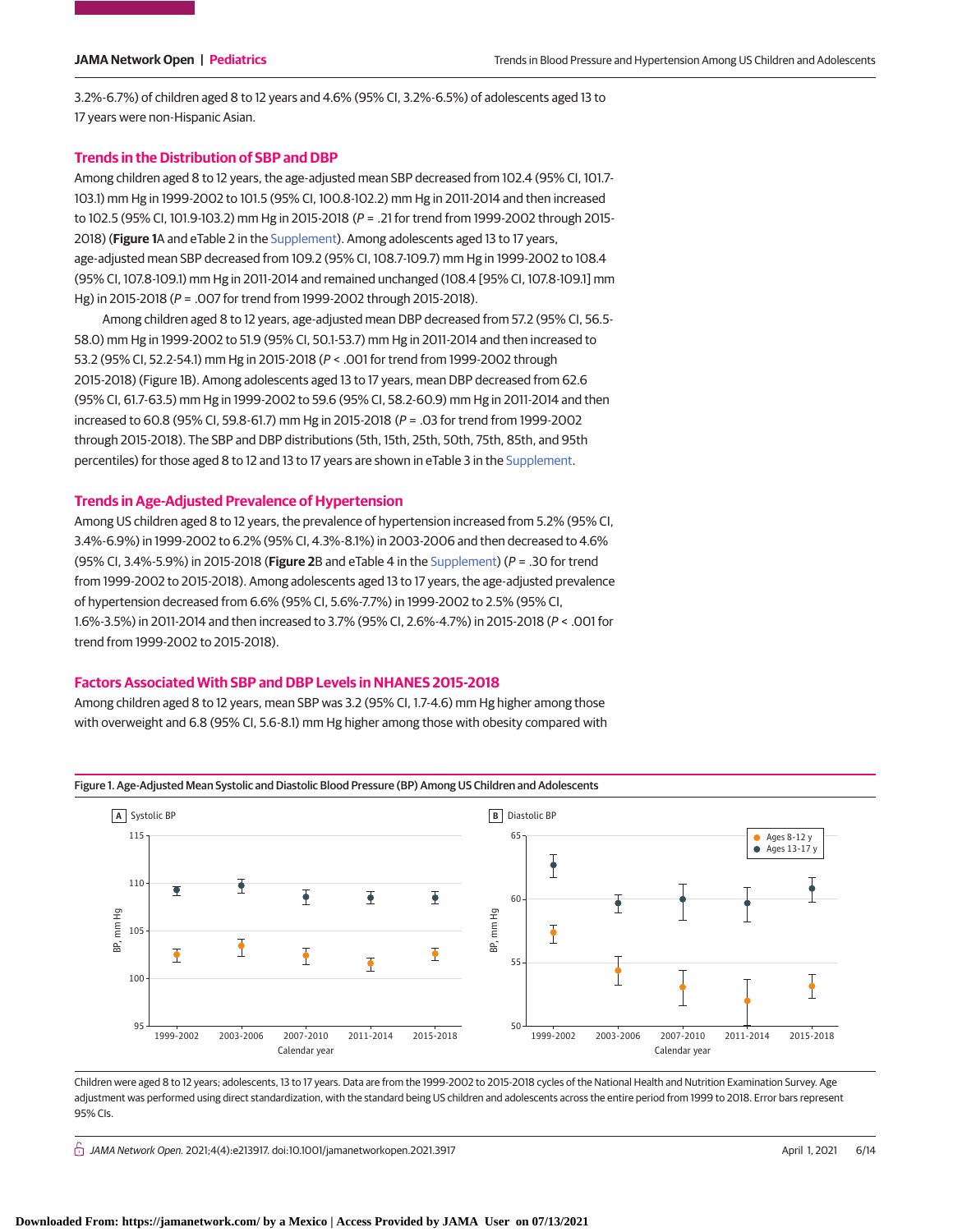normal weight; mean DBP was 3.2 (95% CI, 0.7-5.6) mm Hg higher among those with overweight and 3.5 (95% CI, 1.9-5.1) mm Hg higher among those with obesity compared with normal weight (**Table 2**). Among adolescents aged 13 to 17 years, mean SBP was 3.5 (95% CI, 1.9-5.1) mm Hg higher among those with overweight and 6.6 (95% CI, 5.2 to 8.0) mm Hg higher among those with obesity compared with normal weight, 4.8 (95% CI, 3.8-5.8) mm Hg higher among boys compared with girls, and 3.0 (95% CI, 1.7-4.3) mm Hg higher among non-Hispanic Black compared with non-Hispanic White participants.

#### **Factors Associated With Hypertension and High BP in NHANES 2015-2018**

Among children aged 8 to 12 years, those with obesity vs normal weight were more likely to have hypertension after multivariable adjustment (PR, 3.02; 95% CI, 1.78-5.11) (**Table 3**). Also, those with overweight (PR, 1.95; 95% CI, 1.33-2.87) or obesity (PR, 2.80; 95% CI, 2.04-3.84) vs normal weight or from a family with a middle (PR, 1.74; 95% CI, 1.02-2.97) or low (PR, 1.60; 95% CI, 1.01-2.55) PIR vs a high PIR were more likely to have high BP. Among adolescents aged 13 to 17 years, those who were aged 15 (PR for hypertension, 4.76 [95% CI, 1.47-15.46]; PR for high BP, 2.16 [95% CI, 1.24-3.76]), 16 (PR for hypertension, 5.62 [95% CI, 1.53-20.59]; PR for high BP, 2.78 [95% CI, 1.61-4.76]), or 17 (PR for hypertension, 4.97 [95% CI, 1.43-17.24]; PR for high BP, 3.37 [95% CI, 1.92-5.90]) years were more likely to have hypertension or high BP compared with those who were aged 13 years. Hypertension and high BP were more common among boys vs girls (PR for hypertension, 4.73 [95% CI, 2.10-10.68]; PR for high BP, 2.41 [95% CI, 1.59-3.64]), those who were non-Hispanic Black vs non-Hispanic White (PR for hypertension, 2.03 [95% IC, 1.01-4.07]; PR for high BP, 1.69 [95% CI, 1.16-2.46]), and those with overweight (PR for hypertension, 6.59 [95% CI, 2.76-15.72]; PR for high BP, 2.40 [95% CI, 1.47- 3.92]) or obesity (PR for hypertension, 12.31 [95% CI, 4.62-32.74]; PR for high BP, 3.70 [95% CI, 2.67- 5.13]) vs normal weight.

# **Discussion**

In this analysis of data weighted to provide nationally representative estimates for US children and adolescents, mean SBP was lower in 2015-2018 than in 1999-2002 among adolescents aged 13 to 17 years, and mean DBP was lower in 2015-2018 than in 1999-2002 among children aged 8 to 12 years and adolescents aged 13 to 17 years. The prevalence of elevated BP was lower in 2015-2018 than in 1999-2002 among children aged 8 to 12 years, and the prevalence of hypertension was lower in 2015-2018 than in 1999-2002 among adolescents aged 13 to 17 years. However, mean SBP, mean





Data are from the 1999-2002 to 2015-2018 cycles in the National Health and Nutrition Examination Survey. Age adjustment was performed using direct standardization, with the standard being US children (aged 8-12 years) and adolescents (aged 13-17 years) across the entire period from 1999 to 2018. Error bars represent 95% CIs.

 $\bigcap$  JAMA Network Open. 2021;4(4):e213917. doi:10.1001/jamanetworkopen.2021.3917 (April 1, 2021 7/14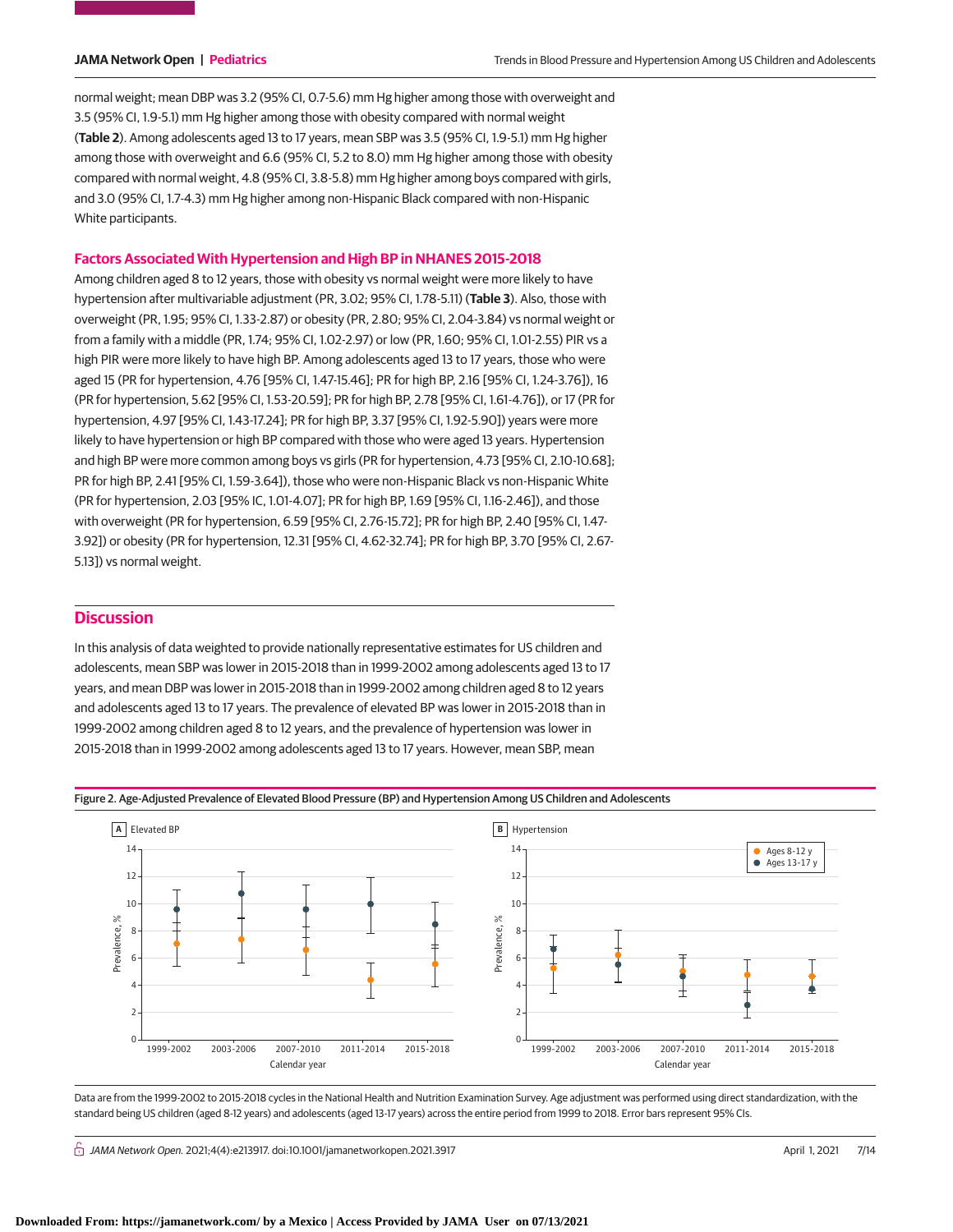### Table 2. Factors Associated With Systolic and Diastolic Blood Pressure Among US Children and Adolescents in 2015-2018

| Systolic<br><b>Diastolic</b><br>Model 2 <sup>b</sup><br>Model 2 <sup>b</sup><br>Model 1ª<br>Model 1ª<br><b>Mean difference</b><br><b>Mean difference</b><br>Mean difference<br><b>Mean difference</b><br>Study participant<br>characteristic<br>(95% CI)<br>P value<br>(95% CI)<br>P value<br>(95% CI)<br>P value<br>(95% CI)<br>P value<br>Children aged 8-12 y<br>Age, y<br>8<br>0 [Reference]<br><b>NA</b><br>0 [Reference]<br>0 [Reference]<br>NA<br>NA<br>0 [Reference]<br><b>NA</b><br>9<br>.01<br>.02<br>.03<br>2.3(0.0 to 4.5)<br>.05<br>2.7(0.7 to 4.7)<br>2.6(0.4 to 4.7)<br>2.6(0.3 to 4.9)<br>10<br>2.8(1.4 to 4.3)<br>< .001<br>$2.9(1.5 \text{ to } 4.2)$<br>< .001<br>$3.0$ (-0.4 to 6.5)<br>.08<br>$3.0$ (-0.7 to 6.7)<br>.11<br>1001<br>.001<br>.005<br>11<br>$4.6$ (2.5 to 6.6)<br>4.7(2.9 to 6.4)<br>< .001<br>5.1(2.3 to 8.0)<br>4.8 (1.5 to 8.0)<br>12<br>< .001<br>1001<br>$6.0$ (4.6 to 7.3)<br>1001<br>$6.1$ (4.5 to 7.7)<br>8.9 (6.3 to 11.5)<br>$9.2$ (6.3 to 12.1)<br>< .001<br>Sex<br>0 [Reference]<br><b>NA</b><br>0 [Reference]<br><b>NA</b><br>0 [Reference]<br><b>NA</b><br>Female<br>0 [Reference]<br>ΝA<br>.05<br>Male<br>0.9(0.1 to 1.8)<br>.03<br>1.0(0.0 to 1.9)<br>$-1.5$ ( $-3.3$ to 0.3)<br>.10<br>$-1.4$ ( $-0.3$ to 4.1)<br>.13<br>Race/ethnicity<br>Non-Hispanic White<br>0 [Reference]<br><b>NA</b><br>0 [Reference]<br><b>NA</b><br>0 [Reference]<br><b>NA</b><br>0 [Reference]<br><b>NA</b><br>Non-Hispanic Black<br>$1.0$ (-0.2 to 2.2)<br>$-0.5$ ( $-1.7$ to 0.8)<br>.44<br>$1.9$ (-0.1 to 4.0)<br>.07<br>$1.9$ (-0.3 to 4.1)<br>.08<br>.11<br>$0.8$ (-0.4 to 2.1)<br>$-0.4$ ( $-1.6$ to 0.8)<br>.48<br>$0.7$ (-1.1 to 2.5)<br>.43<br>$0.4$ ( $-1.4$ to 2.2)<br>.67<br>Hispanic<br>.19<br>.005<br>Non-Hispanic Asian<br>$0.7$ (-1.8 to 3.2)<br>.56<br>$1.2$ (-1.0 to 3.4)<br>.27<br>$2.5(0.4 \text{ to } 4.6)$<br>.02<br>$3.8(1.2 \text{ to } 6.3)$<br>Non-Hispanic other<br>$0.3$ ( $-1.8$ to 2.3)<br>.79<br>$-0.4$ ( $-2.4$ to 1.6)<br>.67<br>$1.8$ (-2.5 to 6.1)<br>.40<br>$1.8$ (-2.2 to 5.9)<br>.37<br><b>BMI</b> <sup>c</sup><br>0 [Reference]<br>Normal weight<br>0 [Reference]<br><b>NA</b><br>0 [Reference]<br>NA<br><b>NA</b><br>0 [Reference]<br><b>NA</b><br>< .001<br>.04<br>Overweight<br>$3.1(1.7 \text{ to } 4.5)$<br>< .001<br>$3.2$ (1.7 to 4.6)<br>$2.6$ (-0.1 to 5.1)<br>$3.2$ (0.7 to 5.6)<br>.01<br>1001<br>< .001<br>< .001<br>1001<br>Obesity<br>$6.8$ (5.5 to 8.1)<br>$6.8$ (5.6 to 8.1)<br>$3.4(1.7 \text{ to } 5.0)$<br>$3.5(1.9 \text{ to } 5.1)$<br>PIR <sup>d</sup><br><b>NA</b><br><b>NA</b><br><b>NA</b><br>≥3.50<br>0 [Reference]<br>ΝA<br>0 [Reference]<br>0 [Reference]<br>0 [Reference]<br>1.30-3.49<br>.08<br>.53<br>2.1(0.1 to 4.0)<br>.04<br>$1.8$ (-0.2 to 3.8)<br>$0.9$ (-2.0 to 3.8)<br>.53<br>$0.8$ (-1.9 to 3.5)<br>< 1.30<br>2.3(0.3 to 4.2)<br>.03<br>$1.6$ (-0.3 to 3.5)<br>.11<br>$0.7$ (-1.8 to 3.2)<br>.59<br>$0.5$ (-2.0 to 2.9)<br>.69<br>Adolescents aged 13-17 y<br>Age, y<br>13<br>0 [Reference]<br>ΝA<br>0 [Reference]<br>NA<br>0 [Reference]<br>NA<br>0 [Reference]<br><b>NA</b><br>14<br>$1.8(0.2 \text{ to } 3.4)$<br>.03<br>2.0(0.5 to 3.6)<br>.01<br>$0.0$ (-2.5 to 2.5)<br>.98<br>$0.1$ (-2.8 to 2.9)<br>.97<br>15<br>.02<br>$3.1(1.4 \text{ to } 4.8)$<br>.001<br>$3.0(1.2 \text{ to } 4.8)$<br>.002<br>3.6(1.0 to 6.2)<br>.008<br>$3.4(0.7 \text{ to } 6.1)$<br>.001<br>16<br>$3.7(1.6 \text{ to } 5.8)$<br>.001<br>4.1(1.9 to 6.2)<br>.001<br>4.0(1.8 to 6.1)<br>.001<br>$3.9(1.7 \text{ to } 6.2)$<br>$5.0$ (3.7 to 6.3)<br>1001<br>15001<br>1001<br>5.6 (3.4 to 7.9)<br>1001<br>17<br>$5.2$ (4.0 to 6.5)<br>5.2 (3.2 to 7.3)<br>Sex<br>Female<br>0 [Reference]<br>NA<br>0 [Reference]<br>0 [Reference]<br><b>NA</b><br>0 [Reference]<br>ΝA<br>NA<br>Male<br>15.001<br>18.001<br>4.8 (3.6 to 6.0)<br>4.8 (3.8 to 5.8)<br>$-1.7$ ( $-3.2$ to $-0.1$ )<br>$-2.2$ ( $-3.8$ to 0.6)<br>.008<br>.03<br>Race/ethnicity<br>Non-Hispanic White<br>0 [Reference]<br>NA<br>0 [Reference]<br>NA<br>0 [Reference]<br><b>NA</b><br>0 [Reference]<br><b>NA</b><br>1001<br>3.0(1.7 to 4.3)<br>1001<br>Non-Hispanic Black<br>$4.0$ (2.5 to 5.5)<br>$-1.0$ ( $-3.2$ to 1.2)<br>.36<br>$-0.8$ ( $-3.1$ to 1.5)<br>.48<br>$1.3(-0.3 \text{ to } 2.9)$<br>.58<br>$-0.5$ ( $-2.2$ to 1.3)<br>Hispanic<br>.10<br>$0.4$ (-1.1 to 1.9)<br>.57<br>$-0.4$ ( $-2.3$ to 1.5)<br>.68<br>.35<br>Non-Hispanic Asian<br>$-0.2$ ( $-1.8$ to 1.4)<br>.76<br>$0.8$ (-0.9 to 2.5)<br>$0.4$ (-2.8 to 3.7)<br>.79<br>$-0.03$ ( $-3.6$ to 3.6)<br>.99<br>.75<br>.74<br>$-0.9$ ( $-4.9$ to 3.1)<br>.66<br>Non-Hispanic other<br>$-0.4$ ( $-3.0$ to 2.2)<br>$-0.4$ ( $-2.6$ to 1.9)<br>$-1.0$ ( $-5.4$ to 3.4)<br>.65<br><b>BMI</b> <sup>c</sup><br>Normal weight<br>0 [Reference]<br>NA<br>0 [Reference]<br>NA<br>0 [Reference]<br>NA<br>0 [Reference]<br><b>NA</b><br>3.6(2.1 to 5.1)<br>1001<br>3.5(1.9 to 5.1)<br>1001<br>$-1.4$ ( $-3.2$ to 0.5)<br>Overweight<br>.14<br>$-1.4$ ( $-3.3$ to 0.6)<br>.17<br>6.6 (5.2 to 7.9)<br>1001<br>Obesity<br>15.001<br>$6.6$ (5.2 to 8.0)<br>$0.5$ (-1.8 to 2.9)<br>.64<br>$0.7$ (-1.8 to 3.2)<br>.60 | Blood pressure, mm Hq |  |  |  |  |  |  |  |  |  |
|--------------------------------------------------------------------------------------------------------------------------------------------------------------------------------------------------------------------------------------------------------------------------------------------------------------------------------------------------------------------------------------------------------------------------------------------------------------------------------------------------------------------------------------------------------------------------------------------------------------------------------------------------------------------------------------------------------------------------------------------------------------------------------------------------------------------------------------------------------------------------------------------------------------------------------------------------------------------------------------------------------------------------------------------------------------------------------------------------------------------------------------------------------------------------------------------------------------------------------------------------------------------------------------------------------------------------------------------------------------------------------------------------------------------------------------------------------------------------------------------------------------------------------------------------------------------------------------------------------------------------------------------------------------------------------------------------------------------------------------------------------------------------------------------------------------------------------------------------------------------------------------------------------------------------------------------------------------------------------------------------------------------------------------------------------------------------------------------------------------------------------------------------------------------------------------------------------------------------------------------------------------------------------------------------------------------------------------------------------------------------------------------------------------------------------------------------------------------------------------------------------------------------------------------------------------------------------------------------------------------------------------------------------------------------------------------------------------------------------------------------------------------------------------------------------------------------------------------------------------------------------------------------------------------------------------------------------------------------------------------------------------------------------------------------------------------------------------------------------------------------------------------------------------------------------------------------------------------------------------------------------------------------------------------------------------------------------------------------------------------------------------------------------------------------------------------------------------------------------------------------------------------------------------------------------------------------------------------------------------------------------------------------------------------------------------------------------------------------------------------------------------------------------------------------------------------------------------------------------------------------------------------------------------------------------------------------------------------------------------------------------------------------------------------------------------------------------------------------------------------------------------------------------------------------------------------------------------------------------------------------------------------------------------------------------------------------------------------------------------------------------------------------------------------------------------------------------------------------------------------------------------------------------------------------------------------------------------------------------------------------------------------------------------------------------------------------------------------------------------------------------------------------------------------------------------------------------------------------------------------------------------------------------------------------------------------------------------------------------------------------------------------------------------------------------------------------------------------------------------------------|-----------------------|--|--|--|--|--|--|--|--|--|
|                                                                                                                                                                                                                                                                                                                                                                                                                                                                                                                                                                                                                                                                                                                                                                                                                                                                                                                                                                                                                                                                                                                                                                                                                                                                                                                                                                                                                                                                                                                                                                                                                                                                                                                                                                                                                                                                                                                                                                                                                                                                                                                                                                                                                                                                                                                                                                                                                                                                                                                                                                                                                                                                                                                                                                                                                                                                                                                                                                                                                                                                                                                                                                                                                                                                                                                                                                                                                                                                                                                                                                                                                                                                                                                                                                                                                                                                                                                                                                                                                                                                                                                                                                                                                                                                                                                                                                                                                                                                                                                                                                                                                                                                                                                                                                                                                                                                                                                                                                                                                                                                                                                          |                       |  |  |  |  |  |  |  |  |  |
|                                                                                                                                                                                                                                                                                                                                                                                                                                                                                                                                                                                                                                                                                                                                                                                                                                                                                                                                                                                                                                                                                                                                                                                                                                                                                                                                                                                                                                                                                                                                                                                                                                                                                                                                                                                                                                                                                                                                                                                                                                                                                                                                                                                                                                                                                                                                                                                                                                                                                                                                                                                                                                                                                                                                                                                                                                                                                                                                                                                                                                                                                                                                                                                                                                                                                                                                                                                                                                                                                                                                                                                                                                                                                                                                                                                                                                                                                                                                                                                                                                                                                                                                                                                                                                                                                                                                                                                                                                                                                                                                                                                                                                                                                                                                                                                                                                                                                                                                                                                                                                                                                                                          |                       |  |  |  |  |  |  |  |  |  |
|                                                                                                                                                                                                                                                                                                                                                                                                                                                                                                                                                                                                                                                                                                                                                                                                                                                                                                                                                                                                                                                                                                                                                                                                                                                                                                                                                                                                                                                                                                                                                                                                                                                                                                                                                                                                                                                                                                                                                                                                                                                                                                                                                                                                                                                                                                                                                                                                                                                                                                                                                                                                                                                                                                                                                                                                                                                                                                                                                                                                                                                                                                                                                                                                                                                                                                                                                                                                                                                                                                                                                                                                                                                                                                                                                                                                                                                                                                                                                                                                                                                                                                                                                                                                                                                                                                                                                                                                                                                                                                                                                                                                                                                                                                                                                                                                                                                                                                                                                                                                                                                                                                                          |                       |  |  |  |  |  |  |  |  |  |
|                                                                                                                                                                                                                                                                                                                                                                                                                                                                                                                                                                                                                                                                                                                                                                                                                                                                                                                                                                                                                                                                                                                                                                                                                                                                                                                                                                                                                                                                                                                                                                                                                                                                                                                                                                                                                                                                                                                                                                                                                                                                                                                                                                                                                                                                                                                                                                                                                                                                                                                                                                                                                                                                                                                                                                                                                                                                                                                                                                                                                                                                                                                                                                                                                                                                                                                                                                                                                                                                                                                                                                                                                                                                                                                                                                                                                                                                                                                                                                                                                                                                                                                                                                                                                                                                                                                                                                                                                                                                                                                                                                                                                                                                                                                                                                                                                                                                                                                                                                                                                                                                                                                          |                       |  |  |  |  |  |  |  |  |  |
|                                                                                                                                                                                                                                                                                                                                                                                                                                                                                                                                                                                                                                                                                                                                                                                                                                                                                                                                                                                                                                                                                                                                                                                                                                                                                                                                                                                                                                                                                                                                                                                                                                                                                                                                                                                                                                                                                                                                                                                                                                                                                                                                                                                                                                                                                                                                                                                                                                                                                                                                                                                                                                                                                                                                                                                                                                                                                                                                                                                                                                                                                                                                                                                                                                                                                                                                                                                                                                                                                                                                                                                                                                                                                                                                                                                                                                                                                                                                                                                                                                                                                                                                                                                                                                                                                                                                                                                                                                                                                                                                                                                                                                                                                                                                                                                                                                                                                                                                                                                                                                                                                                                          |                       |  |  |  |  |  |  |  |  |  |
|                                                                                                                                                                                                                                                                                                                                                                                                                                                                                                                                                                                                                                                                                                                                                                                                                                                                                                                                                                                                                                                                                                                                                                                                                                                                                                                                                                                                                                                                                                                                                                                                                                                                                                                                                                                                                                                                                                                                                                                                                                                                                                                                                                                                                                                                                                                                                                                                                                                                                                                                                                                                                                                                                                                                                                                                                                                                                                                                                                                                                                                                                                                                                                                                                                                                                                                                                                                                                                                                                                                                                                                                                                                                                                                                                                                                                                                                                                                                                                                                                                                                                                                                                                                                                                                                                                                                                                                                                                                                                                                                                                                                                                                                                                                                                                                                                                                                                                                                                                                                                                                                                                                          |                       |  |  |  |  |  |  |  |  |  |
|                                                                                                                                                                                                                                                                                                                                                                                                                                                                                                                                                                                                                                                                                                                                                                                                                                                                                                                                                                                                                                                                                                                                                                                                                                                                                                                                                                                                                                                                                                                                                                                                                                                                                                                                                                                                                                                                                                                                                                                                                                                                                                                                                                                                                                                                                                                                                                                                                                                                                                                                                                                                                                                                                                                                                                                                                                                                                                                                                                                                                                                                                                                                                                                                                                                                                                                                                                                                                                                                                                                                                                                                                                                                                                                                                                                                                                                                                                                                                                                                                                                                                                                                                                                                                                                                                                                                                                                                                                                                                                                                                                                                                                                                                                                                                                                                                                                                                                                                                                                                                                                                                                                          |                       |  |  |  |  |  |  |  |  |  |
|                                                                                                                                                                                                                                                                                                                                                                                                                                                                                                                                                                                                                                                                                                                                                                                                                                                                                                                                                                                                                                                                                                                                                                                                                                                                                                                                                                                                                                                                                                                                                                                                                                                                                                                                                                                                                                                                                                                                                                                                                                                                                                                                                                                                                                                                                                                                                                                                                                                                                                                                                                                                                                                                                                                                                                                                                                                                                                                                                                                                                                                                                                                                                                                                                                                                                                                                                                                                                                                                                                                                                                                                                                                                                                                                                                                                                                                                                                                                                                                                                                                                                                                                                                                                                                                                                                                                                                                                                                                                                                                                                                                                                                                                                                                                                                                                                                                                                                                                                                                                                                                                                                                          |                       |  |  |  |  |  |  |  |  |  |
|                                                                                                                                                                                                                                                                                                                                                                                                                                                                                                                                                                                                                                                                                                                                                                                                                                                                                                                                                                                                                                                                                                                                                                                                                                                                                                                                                                                                                                                                                                                                                                                                                                                                                                                                                                                                                                                                                                                                                                                                                                                                                                                                                                                                                                                                                                                                                                                                                                                                                                                                                                                                                                                                                                                                                                                                                                                                                                                                                                                                                                                                                                                                                                                                                                                                                                                                                                                                                                                                                                                                                                                                                                                                                                                                                                                                                                                                                                                                                                                                                                                                                                                                                                                                                                                                                                                                                                                                                                                                                                                                                                                                                                                                                                                                                                                                                                                                                                                                                                                                                                                                                                                          |                       |  |  |  |  |  |  |  |  |  |
|                                                                                                                                                                                                                                                                                                                                                                                                                                                                                                                                                                                                                                                                                                                                                                                                                                                                                                                                                                                                                                                                                                                                                                                                                                                                                                                                                                                                                                                                                                                                                                                                                                                                                                                                                                                                                                                                                                                                                                                                                                                                                                                                                                                                                                                                                                                                                                                                                                                                                                                                                                                                                                                                                                                                                                                                                                                                                                                                                                                                                                                                                                                                                                                                                                                                                                                                                                                                                                                                                                                                                                                                                                                                                                                                                                                                                                                                                                                                                                                                                                                                                                                                                                                                                                                                                                                                                                                                                                                                                                                                                                                                                                                                                                                                                                                                                                                                                                                                                                                                                                                                                                                          |                       |  |  |  |  |  |  |  |  |  |
|                                                                                                                                                                                                                                                                                                                                                                                                                                                                                                                                                                                                                                                                                                                                                                                                                                                                                                                                                                                                                                                                                                                                                                                                                                                                                                                                                                                                                                                                                                                                                                                                                                                                                                                                                                                                                                                                                                                                                                                                                                                                                                                                                                                                                                                                                                                                                                                                                                                                                                                                                                                                                                                                                                                                                                                                                                                                                                                                                                                                                                                                                                                                                                                                                                                                                                                                                                                                                                                                                                                                                                                                                                                                                                                                                                                                                                                                                                                                                                                                                                                                                                                                                                                                                                                                                                                                                                                                                                                                                                                                                                                                                                                                                                                                                                                                                                                                                                                                                                                                                                                                                                                          |                       |  |  |  |  |  |  |  |  |  |
|                                                                                                                                                                                                                                                                                                                                                                                                                                                                                                                                                                                                                                                                                                                                                                                                                                                                                                                                                                                                                                                                                                                                                                                                                                                                                                                                                                                                                                                                                                                                                                                                                                                                                                                                                                                                                                                                                                                                                                                                                                                                                                                                                                                                                                                                                                                                                                                                                                                                                                                                                                                                                                                                                                                                                                                                                                                                                                                                                                                                                                                                                                                                                                                                                                                                                                                                                                                                                                                                                                                                                                                                                                                                                                                                                                                                                                                                                                                                                                                                                                                                                                                                                                                                                                                                                                                                                                                                                                                                                                                                                                                                                                                                                                                                                                                                                                                                                                                                                                                                                                                                                                                          |                       |  |  |  |  |  |  |  |  |  |
|                                                                                                                                                                                                                                                                                                                                                                                                                                                                                                                                                                                                                                                                                                                                                                                                                                                                                                                                                                                                                                                                                                                                                                                                                                                                                                                                                                                                                                                                                                                                                                                                                                                                                                                                                                                                                                                                                                                                                                                                                                                                                                                                                                                                                                                                                                                                                                                                                                                                                                                                                                                                                                                                                                                                                                                                                                                                                                                                                                                                                                                                                                                                                                                                                                                                                                                                                                                                                                                                                                                                                                                                                                                                                                                                                                                                                                                                                                                                                                                                                                                                                                                                                                                                                                                                                                                                                                                                                                                                                                                                                                                                                                                                                                                                                                                                                                                                                                                                                                                                                                                                                                                          |                       |  |  |  |  |  |  |  |  |  |
|                                                                                                                                                                                                                                                                                                                                                                                                                                                                                                                                                                                                                                                                                                                                                                                                                                                                                                                                                                                                                                                                                                                                                                                                                                                                                                                                                                                                                                                                                                                                                                                                                                                                                                                                                                                                                                                                                                                                                                                                                                                                                                                                                                                                                                                                                                                                                                                                                                                                                                                                                                                                                                                                                                                                                                                                                                                                                                                                                                                                                                                                                                                                                                                                                                                                                                                                                                                                                                                                                                                                                                                                                                                                                                                                                                                                                                                                                                                                                                                                                                                                                                                                                                                                                                                                                                                                                                                                                                                                                                                                                                                                                                                                                                                                                                                                                                                                                                                                                                                                                                                                                                                          |                       |  |  |  |  |  |  |  |  |  |
|                                                                                                                                                                                                                                                                                                                                                                                                                                                                                                                                                                                                                                                                                                                                                                                                                                                                                                                                                                                                                                                                                                                                                                                                                                                                                                                                                                                                                                                                                                                                                                                                                                                                                                                                                                                                                                                                                                                                                                                                                                                                                                                                                                                                                                                                                                                                                                                                                                                                                                                                                                                                                                                                                                                                                                                                                                                                                                                                                                                                                                                                                                                                                                                                                                                                                                                                                                                                                                                                                                                                                                                                                                                                                                                                                                                                                                                                                                                                                                                                                                                                                                                                                                                                                                                                                                                                                                                                                                                                                                                                                                                                                                                                                                                                                                                                                                                                                                                                                                                                                                                                                                                          |                       |  |  |  |  |  |  |  |  |  |
|                                                                                                                                                                                                                                                                                                                                                                                                                                                                                                                                                                                                                                                                                                                                                                                                                                                                                                                                                                                                                                                                                                                                                                                                                                                                                                                                                                                                                                                                                                                                                                                                                                                                                                                                                                                                                                                                                                                                                                                                                                                                                                                                                                                                                                                                                                                                                                                                                                                                                                                                                                                                                                                                                                                                                                                                                                                                                                                                                                                                                                                                                                                                                                                                                                                                                                                                                                                                                                                                                                                                                                                                                                                                                                                                                                                                                                                                                                                                                                                                                                                                                                                                                                                                                                                                                                                                                                                                                                                                                                                                                                                                                                                                                                                                                                                                                                                                                                                                                                                                                                                                                                                          |                       |  |  |  |  |  |  |  |  |  |
|                                                                                                                                                                                                                                                                                                                                                                                                                                                                                                                                                                                                                                                                                                                                                                                                                                                                                                                                                                                                                                                                                                                                                                                                                                                                                                                                                                                                                                                                                                                                                                                                                                                                                                                                                                                                                                                                                                                                                                                                                                                                                                                                                                                                                                                                                                                                                                                                                                                                                                                                                                                                                                                                                                                                                                                                                                                                                                                                                                                                                                                                                                                                                                                                                                                                                                                                                                                                                                                                                                                                                                                                                                                                                                                                                                                                                                                                                                                                                                                                                                                                                                                                                                                                                                                                                                                                                                                                                                                                                                                                                                                                                                                                                                                                                                                                                                                                                                                                                                                                                                                                                                                          |                       |  |  |  |  |  |  |  |  |  |
|                                                                                                                                                                                                                                                                                                                                                                                                                                                                                                                                                                                                                                                                                                                                                                                                                                                                                                                                                                                                                                                                                                                                                                                                                                                                                                                                                                                                                                                                                                                                                                                                                                                                                                                                                                                                                                                                                                                                                                                                                                                                                                                                                                                                                                                                                                                                                                                                                                                                                                                                                                                                                                                                                                                                                                                                                                                                                                                                                                                                                                                                                                                                                                                                                                                                                                                                                                                                                                                                                                                                                                                                                                                                                                                                                                                                                                                                                                                                                                                                                                                                                                                                                                                                                                                                                                                                                                                                                                                                                                                                                                                                                                                                                                                                                                                                                                                                                                                                                                                                                                                                                                                          |                       |  |  |  |  |  |  |  |  |  |
|                                                                                                                                                                                                                                                                                                                                                                                                                                                                                                                                                                                                                                                                                                                                                                                                                                                                                                                                                                                                                                                                                                                                                                                                                                                                                                                                                                                                                                                                                                                                                                                                                                                                                                                                                                                                                                                                                                                                                                                                                                                                                                                                                                                                                                                                                                                                                                                                                                                                                                                                                                                                                                                                                                                                                                                                                                                                                                                                                                                                                                                                                                                                                                                                                                                                                                                                                                                                                                                                                                                                                                                                                                                                                                                                                                                                                                                                                                                                                                                                                                                                                                                                                                                                                                                                                                                                                                                                                                                                                                                                                                                                                                                                                                                                                                                                                                                                                                                                                                                                                                                                                                                          |                       |  |  |  |  |  |  |  |  |  |
|                                                                                                                                                                                                                                                                                                                                                                                                                                                                                                                                                                                                                                                                                                                                                                                                                                                                                                                                                                                                                                                                                                                                                                                                                                                                                                                                                                                                                                                                                                                                                                                                                                                                                                                                                                                                                                                                                                                                                                                                                                                                                                                                                                                                                                                                                                                                                                                                                                                                                                                                                                                                                                                                                                                                                                                                                                                                                                                                                                                                                                                                                                                                                                                                                                                                                                                                                                                                                                                                                                                                                                                                                                                                                                                                                                                                                                                                                                                                                                                                                                                                                                                                                                                                                                                                                                                                                                                                                                                                                                                                                                                                                                                                                                                                                                                                                                                                                                                                                                                                                                                                                                                          |                       |  |  |  |  |  |  |  |  |  |
|                                                                                                                                                                                                                                                                                                                                                                                                                                                                                                                                                                                                                                                                                                                                                                                                                                                                                                                                                                                                                                                                                                                                                                                                                                                                                                                                                                                                                                                                                                                                                                                                                                                                                                                                                                                                                                                                                                                                                                                                                                                                                                                                                                                                                                                                                                                                                                                                                                                                                                                                                                                                                                                                                                                                                                                                                                                                                                                                                                                                                                                                                                                                                                                                                                                                                                                                                                                                                                                                                                                                                                                                                                                                                                                                                                                                                                                                                                                                                                                                                                                                                                                                                                                                                                                                                                                                                                                                                                                                                                                                                                                                                                                                                                                                                                                                                                                                                                                                                                                                                                                                                                                          |                       |  |  |  |  |  |  |  |  |  |
|                                                                                                                                                                                                                                                                                                                                                                                                                                                                                                                                                                                                                                                                                                                                                                                                                                                                                                                                                                                                                                                                                                                                                                                                                                                                                                                                                                                                                                                                                                                                                                                                                                                                                                                                                                                                                                                                                                                                                                                                                                                                                                                                                                                                                                                                                                                                                                                                                                                                                                                                                                                                                                                                                                                                                                                                                                                                                                                                                                                                                                                                                                                                                                                                                                                                                                                                                                                                                                                                                                                                                                                                                                                                                                                                                                                                                                                                                                                                                                                                                                                                                                                                                                                                                                                                                                                                                                                                                                                                                                                                                                                                                                                                                                                                                                                                                                                                                                                                                                                                                                                                                                                          |                       |  |  |  |  |  |  |  |  |  |
|                                                                                                                                                                                                                                                                                                                                                                                                                                                                                                                                                                                                                                                                                                                                                                                                                                                                                                                                                                                                                                                                                                                                                                                                                                                                                                                                                                                                                                                                                                                                                                                                                                                                                                                                                                                                                                                                                                                                                                                                                                                                                                                                                                                                                                                                                                                                                                                                                                                                                                                                                                                                                                                                                                                                                                                                                                                                                                                                                                                                                                                                                                                                                                                                                                                                                                                                                                                                                                                                                                                                                                                                                                                                                                                                                                                                                                                                                                                                                                                                                                                                                                                                                                                                                                                                                                                                                                                                                                                                                                                                                                                                                                                                                                                                                                                                                                                                                                                                                                                                                                                                                                                          |                       |  |  |  |  |  |  |  |  |  |
|                                                                                                                                                                                                                                                                                                                                                                                                                                                                                                                                                                                                                                                                                                                                                                                                                                                                                                                                                                                                                                                                                                                                                                                                                                                                                                                                                                                                                                                                                                                                                                                                                                                                                                                                                                                                                                                                                                                                                                                                                                                                                                                                                                                                                                                                                                                                                                                                                                                                                                                                                                                                                                                                                                                                                                                                                                                                                                                                                                                                                                                                                                                                                                                                                                                                                                                                                                                                                                                                                                                                                                                                                                                                                                                                                                                                                                                                                                                                                                                                                                                                                                                                                                                                                                                                                                                                                                                                                                                                                                                                                                                                                                                                                                                                                                                                                                                                                                                                                                                                                                                                                                                          |                       |  |  |  |  |  |  |  |  |  |
|                                                                                                                                                                                                                                                                                                                                                                                                                                                                                                                                                                                                                                                                                                                                                                                                                                                                                                                                                                                                                                                                                                                                                                                                                                                                                                                                                                                                                                                                                                                                                                                                                                                                                                                                                                                                                                                                                                                                                                                                                                                                                                                                                                                                                                                                                                                                                                                                                                                                                                                                                                                                                                                                                                                                                                                                                                                                                                                                                                                                                                                                                                                                                                                                                                                                                                                                                                                                                                                                                                                                                                                                                                                                                                                                                                                                                                                                                                                                                                                                                                                                                                                                                                                                                                                                                                                                                                                                                                                                                                                                                                                                                                                                                                                                                                                                                                                                                                                                                                                                                                                                                                                          |                       |  |  |  |  |  |  |  |  |  |
|                                                                                                                                                                                                                                                                                                                                                                                                                                                                                                                                                                                                                                                                                                                                                                                                                                                                                                                                                                                                                                                                                                                                                                                                                                                                                                                                                                                                                                                                                                                                                                                                                                                                                                                                                                                                                                                                                                                                                                                                                                                                                                                                                                                                                                                                                                                                                                                                                                                                                                                                                                                                                                                                                                                                                                                                                                                                                                                                                                                                                                                                                                                                                                                                                                                                                                                                                                                                                                                                                                                                                                                                                                                                                                                                                                                                                                                                                                                                                                                                                                                                                                                                                                                                                                                                                                                                                                                                                                                                                                                                                                                                                                                                                                                                                                                                                                                                                                                                                                                                                                                                                                                          |                       |  |  |  |  |  |  |  |  |  |
|                                                                                                                                                                                                                                                                                                                                                                                                                                                                                                                                                                                                                                                                                                                                                                                                                                                                                                                                                                                                                                                                                                                                                                                                                                                                                                                                                                                                                                                                                                                                                                                                                                                                                                                                                                                                                                                                                                                                                                                                                                                                                                                                                                                                                                                                                                                                                                                                                                                                                                                                                                                                                                                                                                                                                                                                                                                                                                                                                                                                                                                                                                                                                                                                                                                                                                                                                                                                                                                                                                                                                                                                                                                                                                                                                                                                                                                                                                                                                                                                                                                                                                                                                                                                                                                                                                                                                                                                                                                                                                                                                                                                                                                                                                                                                                                                                                                                                                                                                                                                                                                                                                                          |                       |  |  |  |  |  |  |  |  |  |
|                                                                                                                                                                                                                                                                                                                                                                                                                                                                                                                                                                                                                                                                                                                                                                                                                                                                                                                                                                                                                                                                                                                                                                                                                                                                                                                                                                                                                                                                                                                                                                                                                                                                                                                                                                                                                                                                                                                                                                                                                                                                                                                                                                                                                                                                                                                                                                                                                                                                                                                                                                                                                                                                                                                                                                                                                                                                                                                                                                                                                                                                                                                                                                                                                                                                                                                                                                                                                                                                                                                                                                                                                                                                                                                                                                                                                                                                                                                                                                                                                                                                                                                                                                                                                                                                                                                                                                                                                                                                                                                                                                                                                                                                                                                                                                                                                                                                                                                                                                                                                                                                                                                          |                       |  |  |  |  |  |  |  |  |  |
|                                                                                                                                                                                                                                                                                                                                                                                                                                                                                                                                                                                                                                                                                                                                                                                                                                                                                                                                                                                                                                                                                                                                                                                                                                                                                                                                                                                                                                                                                                                                                                                                                                                                                                                                                                                                                                                                                                                                                                                                                                                                                                                                                                                                                                                                                                                                                                                                                                                                                                                                                                                                                                                                                                                                                                                                                                                                                                                                                                                                                                                                                                                                                                                                                                                                                                                                                                                                                                                                                                                                                                                                                                                                                                                                                                                                                                                                                                                                                                                                                                                                                                                                                                                                                                                                                                                                                                                                                                                                                                                                                                                                                                                                                                                                                                                                                                                                                                                                                                                                                                                                                                                          |                       |  |  |  |  |  |  |  |  |  |
|                                                                                                                                                                                                                                                                                                                                                                                                                                                                                                                                                                                                                                                                                                                                                                                                                                                                                                                                                                                                                                                                                                                                                                                                                                                                                                                                                                                                                                                                                                                                                                                                                                                                                                                                                                                                                                                                                                                                                                                                                                                                                                                                                                                                                                                                                                                                                                                                                                                                                                                                                                                                                                                                                                                                                                                                                                                                                                                                                                                                                                                                                                                                                                                                                                                                                                                                                                                                                                                                                                                                                                                                                                                                                                                                                                                                                                                                                                                                                                                                                                                                                                                                                                                                                                                                                                                                                                                                                                                                                                                                                                                                                                                                                                                                                                                                                                                                                                                                                                                                                                                                                                                          |                       |  |  |  |  |  |  |  |  |  |
|                                                                                                                                                                                                                                                                                                                                                                                                                                                                                                                                                                                                                                                                                                                                                                                                                                                                                                                                                                                                                                                                                                                                                                                                                                                                                                                                                                                                                                                                                                                                                                                                                                                                                                                                                                                                                                                                                                                                                                                                                                                                                                                                                                                                                                                                                                                                                                                                                                                                                                                                                                                                                                                                                                                                                                                                                                                                                                                                                                                                                                                                                                                                                                                                                                                                                                                                                                                                                                                                                                                                                                                                                                                                                                                                                                                                                                                                                                                                                                                                                                                                                                                                                                                                                                                                                                                                                                                                                                                                                                                                                                                                                                                                                                                                                                                                                                                                                                                                                                                                                                                                                                                          |                       |  |  |  |  |  |  |  |  |  |
|                                                                                                                                                                                                                                                                                                                                                                                                                                                                                                                                                                                                                                                                                                                                                                                                                                                                                                                                                                                                                                                                                                                                                                                                                                                                                                                                                                                                                                                                                                                                                                                                                                                                                                                                                                                                                                                                                                                                                                                                                                                                                                                                                                                                                                                                                                                                                                                                                                                                                                                                                                                                                                                                                                                                                                                                                                                                                                                                                                                                                                                                                                                                                                                                                                                                                                                                                                                                                                                                                                                                                                                                                                                                                                                                                                                                                                                                                                                                                                                                                                                                                                                                                                                                                                                                                                                                                                                                                                                                                                                                                                                                                                                                                                                                                                                                                                                                                                                                                                                                                                                                                                                          |                       |  |  |  |  |  |  |  |  |  |
|                                                                                                                                                                                                                                                                                                                                                                                                                                                                                                                                                                                                                                                                                                                                                                                                                                                                                                                                                                                                                                                                                                                                                                                                                                                                                                                                                                                                                                                                                                                                                                                                                                                                                                                                                                                                                                                                                                                                                                                                                                                                                                                                                                                                                                                                                                                                                                                                                                                                                                                                                                                                                                                                                                                                                                                                                                                                                                                                                                                                                                                                                                                                                                                                                                                                                                                                                                                                                                                                                                                                                                                                                                                                                                                                                                                                                                                                                                                                                                                                                                                                                                                                                                                                                                                                                                                                                                                                                                                                                                                                                                                                                                                                                                                                                                                                                                                                                                                                                                                                                                                                                                                          |                       |  |  |  |  |  |  |  |  |  |
|                                                                                                                                                                                                                                                                                                                                                                                                                                                                                                                                                                                                                                                                                                                                                                                                                                                                                                                                                                                                                                                                                                                                                                                                                                                                                                                                                                                                                                                                                                                                                                                                                                                                                                                                                                                                                                                                                                                                                                                                                                                                                                                                                                                                                                                                                                                                                                                                                                                                                                                                                                                                                                                                                                                                                                                                                                                                                                                                                                                                                                                                                                                                                                                                                                                                                                                                                                                                                                                                                                                                                                                                                                                                                                                                                                                                                                                                                                                                                                                                                                                                                                                                                                                                                                                                                                                                                                                                                                                                                                                                                                                                                                                                                                                                                                                                                                                                                                                                                                                                                                                                                                                          |                       |  |  |  |  |  |  |  |  |  |
|                                                                                                                                                                                                                                                                                                                                                                                                                                                                                                                                                                                                                                                                                                                                                                                                                                                                                                                                                                                                                                                                                                                                                                                                                                                                                                                                                                                                                                                                                                                                                                                                                                                                                                                                                                                                                                                                                                                                                                                                                                                                                                                                                                                                                                                                                                                                                                                                                                                                                                                                                                                                                                                                                                                                                                                                                                                                                                                                                                                                                                                                                                                                                                                                                                                                                                                                                                                                                                                                                                                                                                                                                                                                                                                                                                                                                                                                                                                                                                                                                                                                                                                                                                                                                                                                                                                                                                                                                                                                                                                                                                                                                                                                                                                                                                                                                                                                                                                                                                                                                                                                                                                          |                       |  |  |  |  |  |  |  |  |  |
|                                                                                                                                                                                                                                                                                                                                                                                                                                                                                                                                                                                                                                                                                                                                                                                                                                                                                                                                                                                                                                                                                                                                                                                                                                                                                                                                                                                                                                                                                                                                                                                                                                                                                                                                                                                                                                                                                                                                                                                                                                                                                                                                                                                                                                                                                                                                                                                                                                                                                                                                                                                                                                                                                                                                                                                                                                                                                                                                                                                                                                                                                                                                                                                                                                                                                                                                                                                                                                                                                                                                                                                                                                                                                                                                                                                                                                                                                                                                                                                                                                                                                                                                                                                                                                                                                                                                                                                                                                                                                                                                                                                                                                                                                                                                                                                                                                                                                                                                                                                                                                                                                                                          |                       |  |  |  |  |  |  |  |  |  |
|                                                                                                                                                                                                                                                                                                                                                                                                                                                                                                                                                                                                                                                                                                                                                                                                                                                                                                                                                                                                                                                                                                                                                                                                                                                                                                                                                                                                                                                                                                                                                                                                                                                                                                                                                                                                                                                                                                                                                                                                                                                                                                                                                                                                                                                                                                                                                                                                                                                                                                                                                                                                                                                                                                                                                                                                                                                                                                                                                                                                                                                                                                                                                                                                                                                                                                                                                                                                                                                                                                                                                                                                                                                                                                                                                                                                                                                                                                                                                                                                                                                                                                                                                                                                                                                                                                                                                                                                                                                                                                                                                                                                                                                                                                                                                                                                                                                                                                                                                                                                                                                                                                                          |                       |  |  |  |  |  |  |  |  |  |
|                                                                                                                                                                                                                                                                                                                                                                                                                                                                                                                                                                                                                                                                                                                                                                                                                                                                                                                                                                                                                                                                                                                                                                                                                                                                                                                                                                                                                                                                                                                                                                                                                                                                                                                                                                                                                                                                                                                                                                                                                                                                                                                                                                                                                                                                                                                                                                                                                                                                                                                                                                                                                                                                                                                                                                                                                                                                                                                                                                                                                                                                                                                                                                                                                                                                                                                                                                                                                                                                                                                                                                                                                                                                                                                                                                                                                                                                                                                                                                                                                                                                                                                                                                                                                                                                                                                                                                                                                                                                                                                                                                                                                                                                                                                                                                                                                                                                                                                                                                                                                                                                                                                          |                       |  |  |  |  |  |  |  |  |  |
|                                                                                                                                                                                                                                                                                                                                                                                                                                                                                                                                                                                                                                                                                                                                                                                                                                                                                                                                                                                                                                                                                                                                                                                                                                                                                                                                                                                                                                                                                                                                                                                                                                                                                                                                                                                                                                                                                                                                                                                                                                                                                                                                                                                                                                                                                                                                                                                                                                                                                                                                                                                                                                                                                                                                                                                                                                                                                                                                                                                                                                                                                                                                                                                                                                                                                                                                                                                                                                                                                                                                                                                                                                                                                                                                                                                                                                                                                                                                                                                                                                                                                                                                                                                                                                                                                                                                                                                                                                                                                                                                                                                                                                                                                                                                                                                                                                                                                                                                                                                                                                                                                                                          |                       |  |  |  |  |  |  |  |  |  |
|                                                                                                                                                                                                                                                                                                                                                                                                                                                                                                                                                                                                                                                                                                                                                                                                                                                                                                                                                                                                                                                                                                                                                                                                                                                                                                                                                                                                                                                                                                                                                                                                                                                                                                                                                                                                                                                                                                                                                                                                                                                                                                                                                                                                                                                                                                                                                                                                                                                                                                                                                                                                                                                                                                                                                                                                                                                                                                                                                                                                                                                                                                                                                                                                                                                                                                                                                                                                                                                                                                                                                                                                                                                                                                                                                                                                                                                                                                                                                                                                                                                                                                                                                                                                                                                                                                                                                                                                                                                                                                                                                                                                                                                                                                                                                                                                                                                                                                                                                                                                                                                                                                                          |                       |  |  |  |  |  |  |  |  |  |
|                                                                                                                                                                                                                                                                                                                                                                                                                                                                                                                                                                                                                                                                                                                                                                                                                                                                                                                                                                                                                                                                                                                                                                                                                                                                                                                                                                                                                                                                                                                                                                                                                                                                                                                                                                                                                                                                                                                                                                                                                                                                                                                                                                                                                                                                                                                                                                                                                                                                                                                                                                                                                                                                                                                                                                                                                                                                                                                                                                                                                                                                                                                                                                                                                                                                                                                                                                                                                                                                                                                                                                                                                                                                                                                                                                                                                                                                                                                                                                                                                                                                                                                                                                                                                                                                                                                                                                                                                                                                                                                                                                                                                                                                                                                                                                                                                                                                                                                                                                                                                                                                                                                          |                       |  |  |  |  |  |  |  |  |  |
|                                                                                                                                                                                                                                                                                                                                                                                                                                                                                                                                                                                                                                                                                                                                                                                                                                                                                                                                                                                                                                                                                                                                                                                                                                                                                                                                                                                                                                                                                                                                                                                                                                                                                                                                                                                                                                                                                                                                                                                                                                                                                                                                                                                                                                                                                                                                                                                                                                                                                                                                                                                                                                                                                                                                                                                                                                                                                                                                                                                                                                                                                                                                                                                                                                                                                                                                                                                                                                                                                                                                                                                                                                                                                                                                                                                                                                                                                                                                                                                                                                                                                                                                                                                                                                                                                                                                                                                                                                                                                                                                                                                                                                                                                                                                                                                                                                                                                                                                                                                                                                                                                                                          |                       |  |  |  |  |  |  |  |  |  |
|                                                                                                                                                                                                                                                                                                                                                                                                                                                                                                                                                                                                                                                                                                                                                                                                                                                                                                                                                                                                                                                                                                                                                                                                                                                                                                                                                                                                                                                                                                                                                                                                                                                                                                                                                                                                                                                                                                                                                                                                                                                                                                                                                                                                                                                                                                                                                                                                                                                                                                                                                                                                                                                                                                                                                                                                                                                                                                                                                                                                                                                                                                                                                                                                                                                                                                                                                                                                                                                                                                                                                                                                                                                                                                                                                                                                                                                                                                                                                                                                                                                                                                                                                                                                                                                                                                                                                                                                                                                                                                                                                                                                                                                                                                                                                                                                                                                                                                                                                                                                                                                                                                                          |                       |  |  |  |  |  |  |  |  |  |
|                                                                                                                                                                                                                                                                                                                                                                                                                                                                                                                                                                                                                                                                                                                                                                                                                                                                                                                                                                                                                                                                                                                                                                                                                                                                                                                                                                                                                                                                                                                                                                                                                                                                                                                                                                                                                                                                                                                                                                                                                                                                                                                                                                                                                                                                                                                                                                                                                                                                                                                                                                                                                                                                                                                                                                                                                                                                                                                                                                                                                                                                                                                                                                                                                                                                                                                                                                                                                                                                                                                                                                                                                                                                                                                                                                                                                                                                                                                                                                                                                                                                                                                                                                                                                                                                                                                                                                                                                                                                                                                                                                                                                                                                                                                                                                                                                                                                                                                                                                                                                                                                                                                          |                       |  |  |  |  |  |  |  |  |  |
|                                                                                                                                                                                                                                                                                                                                                                                                                                                                                                                                                                                                                                                                                                                                                                                                                                                                                                                                                                                                                                                                                                                                                                                                                                                                                                                                                                                                                                                                                                                                                                                                                                                                                                                                                                                                                                                                                                                                                                                                                                                                                                                                                                                                                                                                                                                                                                                                                                                                                                                                                                                                                                                                                                                                                                                                                                                                                                                                                                                                                                                                                                                                                                                                                                                                                                                                                                                                                                                                                                                                                                                                                                                                                                                                                                                                                                                                                                                                                                                                                                                                                                                                                                                                                                                                                                                                                                                                                                                                                                                                                                                                                                                                                                                                                                                                                                                                                                                                                                                                                                                                                                                          |                       |  |  |  |  |  |  |  |  |  |
|                                                                                                                                                                                                                                                                                                                                                                                                                                                                                                                                                                                                                                                                                                                                                                                                                                                                                                                                                                                                                                                                                                                                                                                                                                                                                                                                                                                                                                                                                                                                                                                                                                                                                                                                                                                                                                                                                                                                                                                                                                                                                                                                                                                                                                                                                                                                                                                                                                                                                                                                                                                                                                                                                                                                                                                                                                                                                                                                                                                                                                                                                                                                                                                                                                                                                                                                                                                                                                                                                                                                                                                                                                                                                                                                                                                                                                                                                                                                                                                                                                                                                                                                                                                                                                                                                                                                                                                                                                                                                                                                                                                                                                                                                                                                                                                                                                                                                                                                                                                                                                                                                                                          |                       |  |  |  |  |  |  |  |  |  |
|                                                                                                                                                                                                                                                                                                                                                                                                                                                                                                                                                                                                                                                                                                                                                                                                                                                                                                                                                                                                                                                                                                                                                                                                                                                                                                                                                                                                                                                                                                                                                                                                                                                                                                                                                                                                                                                                                                                                                                                                                                                                                                                                                                                                                                                                                                                                                                                                                                                                                                                                                                                                                                                                                                                                                                                                                                                                                                                                                                                                                                                                                                                                                                                                                                                                                                                                                                                                                                                                                                                                                                                                                                                                                                                                                                                                                                                                                                                                                                                                                                                                                                                                                                                                                                                                                                                                                                                                                                                                                                                                                                                                                                                                                                                                                                                                                                                                                                                                                                                                                                                                                                                          |                       |  |  |  |  |  |  |  |  |  |

(continued)

 $\hat{\Box}$  JAMA Network Open. 2021;4(4):e213917. doi:10.1001/jamanetworkopen.2021.3917 (April 1, 2021 8/14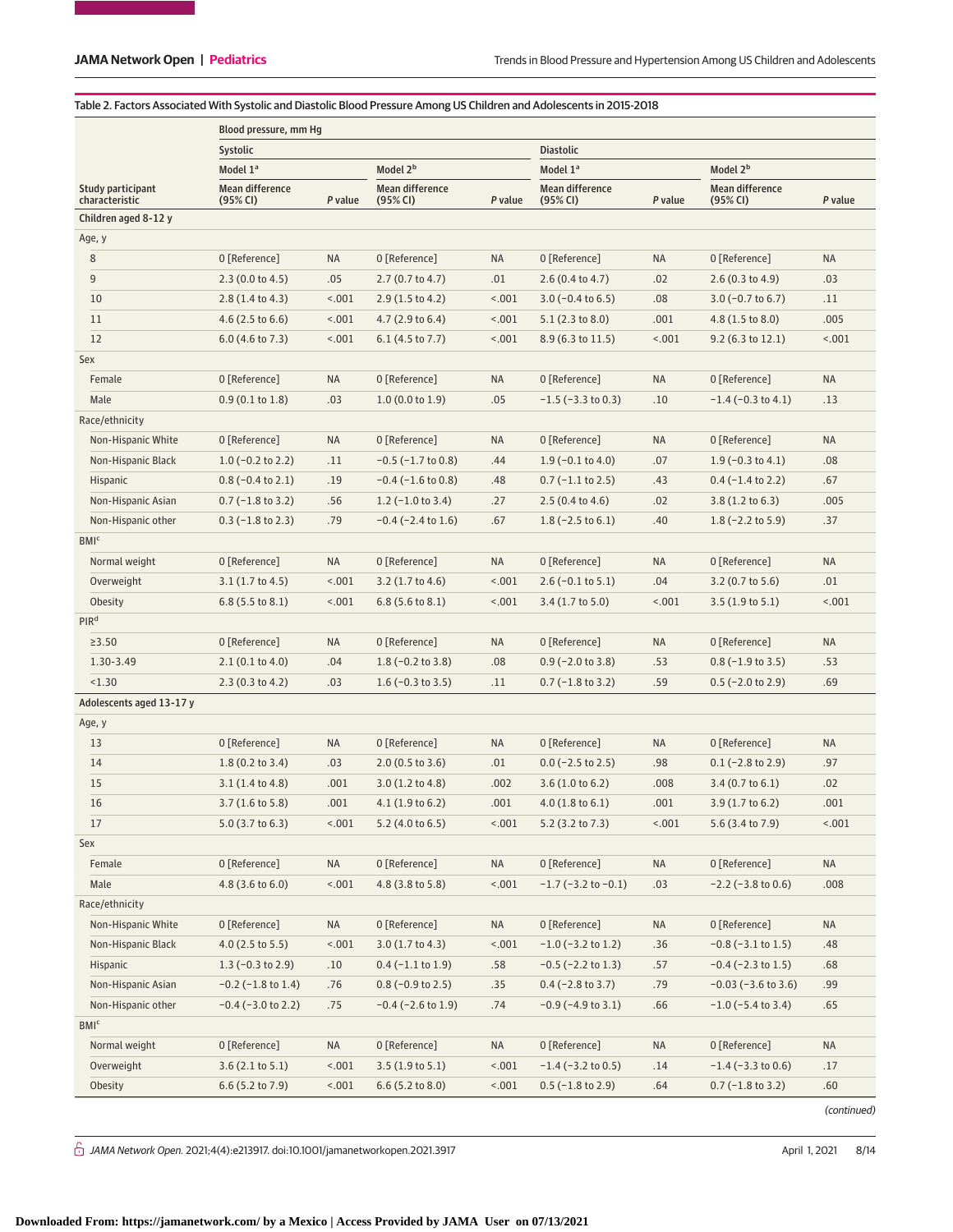Categories were based on age- and sex-specific growth charts developed by the Centers for Disease Control and Prevention in 2000. Owing to a small sample size,

<sup>d</sup> A PIR <1.30 indicates that the family income was below 130% of the poverty level.

children with a BMI less than the 5th percentile are not presented.

#### Table 2. Factors Associated With Systolic and Diastolic Blood Pressure Among US Children and Adolescents in 2015-2018 (continued)

|                                     | Blood pressure, mm Hq        |           |                             |                      |                             |                      |                             |                      |  |  |
|-------------------------------------|------------------------------|-----------|-----------------------------|----------------------|-----------------------------|----------------------|-----------------------------|----------------------|--|--|
|                                     | Systolic                     |           |                             |                      | <b>Diastolic</b>            |                      |                             |                      |  |  |
|                                     | Model 1 <sup>a</sup>         |           |                             | Model 2 <sup>b</sup> |                             | Model 1 <sup>a</sup> |                             | Model 2 <sup>b</sup> |  |  |
| Study participant<br>characteristic | Mean difference<br>(95% CI)  | P value   | Mean difference<br>(95% CI) | P value              | Mean difference<br>(95% CI) | P value              | Mean difference<br>(95% CI) | P value              |  |  |
| PIR <sup>d</sup>                    |                              |           |                             |                      |                             |                      |                             |                      |  |  |
| $\geq 3.50$                         | 0 [Reference]                | <b>NA</b> | 0 [Reference]               | <b>NA</b>            | 0 [Reference]               | <b>NA</b>            | 0 [Reference]               | <b>NA</b>            |  |  |
| 1.30-3.49                           | 1.2 $(-0.3 \text{ to } 2.6)$ | .11       | $1.0$ (-0.6 to 2.6)         | .20                  | $0.8$ ( $-1.3$ to 3.0)      | .45                  | $0.8(-1.1 \text{ to } 2.8)$ | .40                  |  |  |
| < 1.30                              | $0.8(-0.7 \text{ to } 2.3)$  | .27       | $0.2$ (-1.4 to 1.8)         | .79                  | $-0.1$ ( $-2.5$ to 2.2)     | .90                  | $0.2$ (-2.1 to 2.4)         | .88                  |  |  |

Abbreviations: BMI, body mass index (calculated as weight in kilograms divided by height in meters squared); NA, not applicable; PIR, poverty-to-income ratio.

a Adjusted for age, sex, and race/ethnicity.

<sup>b</sup> Adjusted for variables in model 1, BMI, and PIR.

<sup>c</sup> Normal indicates BMI of 5th percentile to less than 85th percentile; overweight, 85th percentile to less than 95th percentile; and obesity, 95th percentile or greater.

DBP, and the proportion with hypertension did not decline from 2011-2014 to 2015-2018. Among children aged 8 to 12 years, differences in mean SBP and the prevalence of high BP and hypertension were small between sex and race/ethnicity groups in 2015-2018. However, among US adolescents aged 13 to 17 years, mean SBP and the prevalence of hypertension were higher among boys

compared with girls and non-Hispanic Black compared with non-Hispanic White children and

adolescents. Similar to the association between BP and CVD in adults, it has been hypothesized that a linear relationship exists between SBP in childhood and subclinical CVD in adulthood.<sup>15-17</sup> In a prior study,<sup>18</sup> SBP at or above the age- and sex-specific 75th percentile for children and adolescents aged 12 to 18 years was associated with coronary artery calcification in adulthood. Levels of SBP in childhood and adolescence have also been associated with left ventricular hypertrophy and worse endothelial function in adulthood.<sup>17,19</sup> This growing evidence base supports the benefit of maintaining optimal BP levels in early life and lowering the distribution of BP during childhood.<sup>20-22</sup> Although a small reduction in mean SBP has occurred since 1999-2002 among adolescents aged 13 to 17 years, there is no evidence that mean SBP differed in 2015-2018 compared with 1999-2002 among children aged 8 to 12 years. Increased physical activity and improved dietary intake have been identified as primordial prevention strategies for lowering BP among children and adolescents.<sup>23,24</sup> A recently published randomized clinical trial<sup>25</sup> found that a 6-month Dietary Approaches to Stop Hypertension diet intervention lowered SBP by 2.7 mm Hg compared with routine care. Given BP tracking from childhood to adulthood,<sup>4,26</sup> modest improvements in BP achievable through primordial prevention efforts in childhood could lower the risk of hypertension and CVD in adulthood.

In earlier work using NHANES data,<sup>10</sup> the estimated prevalence of elevated BP decreased from 9.5% in 2005-2008 to 7.1% in 2013-2016, and the estimated prevalence of hypertension decreased from 5.7% in 2005-2008 to 3.5% in 2013-2016. Decreases in elevated BP and hypertension from 2003-2006 through 2011-2014 were present in the current study. However, similar to trends estimated in US adults,<sup>11</sup> the estimated prevalence of elevated BP and hypertension and mean SBP and DBP have remained stable or potentially increased from 2011-2014 to 2015-2018. Future research should investigate whether changes in use of antihypertensives or other social, cardiometabolic, or environmental factors that influence BP have contributed to the trends in elevated BP and hypertension. Identifying and promoting improvements in modifiable factors that may have contributed to prior declines in hypertension trends could prevent or attenuate worsening in BP and hypertension among children and adolescents.

Consistent with prior studies that have documented differences in high BP and hypertension by race/ethnicity, a higher mean SBP and a higher prevalence of high BP and hypertension was

 $\bigcap$  JAMA Network Open. 2021;4(4):e213917. doi:10.1001/jamanetworkopen.2021.3917 (April 1, 2021 9/14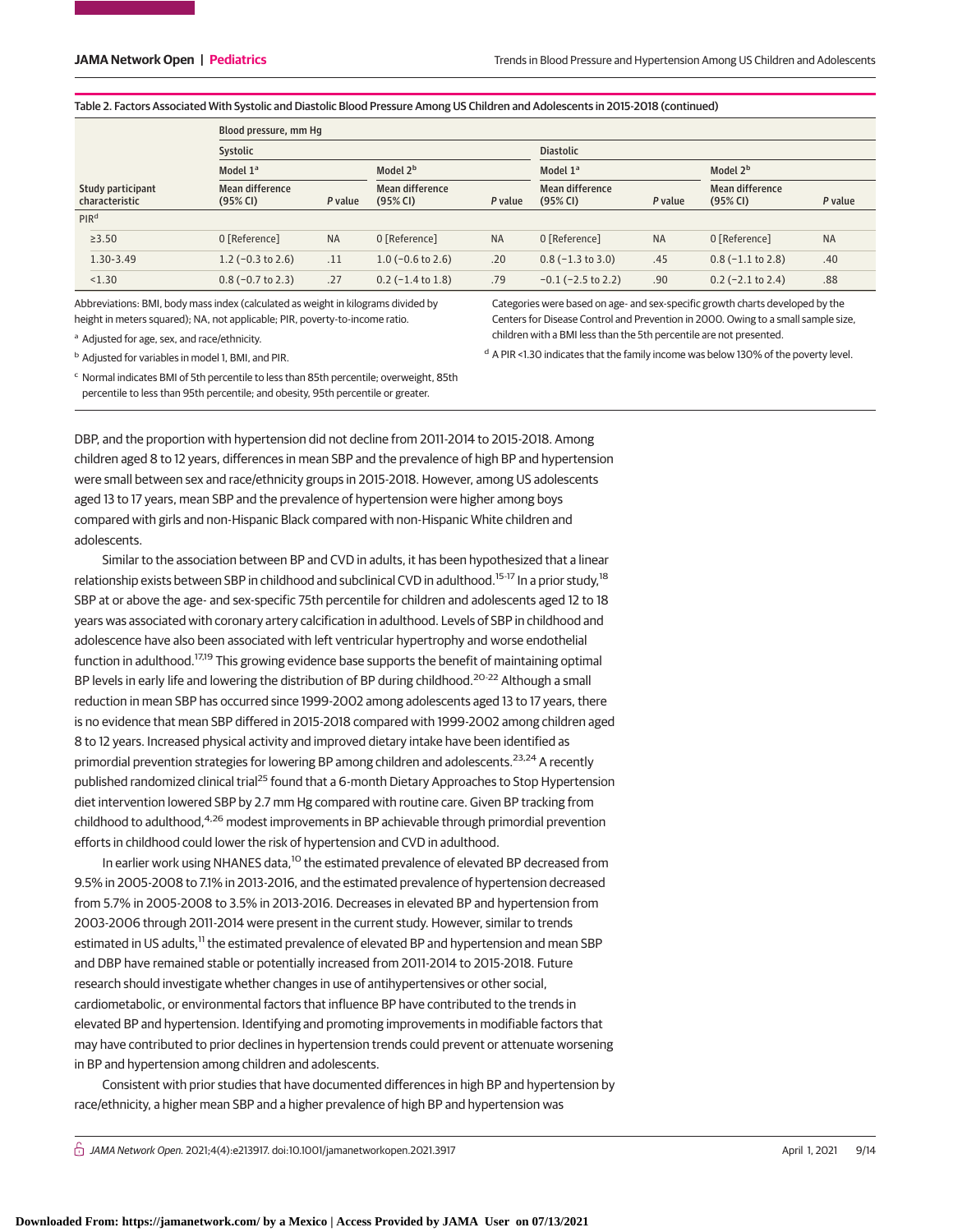Table 3. Factors Associated With Hypertension and High Blood Pressure Among US Children and Adolescents in 2015-2018

|                          | PR (95% CI)          |                      |                      |                      |  |  |  |  |  |
|--------------------------|----------------------|----------------------|----------------------|----------------------|--|--|--|--|--|
| Study participant        | Hypertension         |                      | High blood pressure  |                      |  |  |  |  |  |
| characteristic           | Model 1 <sup>a</sup> | Model 2 <sup>b</sup> | Model 1 <sup>a</sup> | Model 2 <sup>b</sup> |  |  |  |  |  |
| Children aged 8-12 y     |                      |                      |                      |                      |  |  |  |  |  |
| Age, y                   |                      |                      |                      |                      |  |  |  |  |  |
| 8                        | 1 [Reference]        | 1 [Reference]        | 1 [Reference]        | 1 [Reference]        |  |  |  |  |  |
| 9                        | $1.08(0.49-2.35)$    | $1.09(0.51-2.31)$    | $1.19(0.69-2.04)$    | $1.28(0.78-2.11)$    |  |  |  |  |  |
| 10                       | $0.50(0.19-1.34)$    | $0.50(0.19-1.30)$    | $0.78(0.43-1.42)$    | $0.80(0.47 - 1.38)$  |  |  |  |  |  |
| 11                       | $0.93(0.49-1.75)$    | $0.94(0.51-1.72)$    | $0.85(0.53 - 1.35)$  | $0.86(0.56 - 1.32)$  |  |  |  |  |  |
| 12                       | $0.47(0.19-1.16)$    | $0.49(0.19-1.29)$    | $0.63(0.39-1.36)$    | $0.67(0.30-1.50)$    |  |  |  |  |  |
| Sex                      |                      |                      |                      |                      |  |  |  |  |  |
| Female                   | 1 [Reference]        | 1 [Reference]        | 1 [Reference]        | 1 [Reference]        |  |  |  |  |  |
| Male                     | $0.96(0.54 - 1.68)$  | $0.95(0.53 - 1.70)$  | $1.00(0.71-1.42)$    | $1.01(0.72 - 1.42)$  |  |  |  |  |  |
| Race/ethnicity           |                      |                      |                      |                      |  |  |  |  |  |
| Non-Hispanic White       | 1 [Reference]        | 1 [Reference]        | 1 [Reference]        | 1 [Reference]        |  |  |  |  |  |
| Non-Hispanic Black       | $0.92(0.43 - 1.98)$  | $0.72(0.30-1.77)$    | $1.02(0.72 - 1.45)$  | $0.76(0.49-1.20)$    |  |  |  |  |  |
| Hispanic                 | $1.06(0.63-1.81)$    | $0.93(0.50-1.71)$    | $1.15(0.77 - 1.71)$  | $0.98(0.70-1.36)$    |  |  |  |  |  |
| Non-Hispanic Asian       | $1.09(0.46 - 2.59)$  | $1.47(0.63-3.43)$    | $0.94(0.46-1.93)$    | $1.26(0.67 - 2.36)$  |  |  |  |  |  |
| Non-Hispanic other       | $1.09(0.49-2.41)$    | $0.94(0.37 - 2.43)$  | $0.79(0.38-1.64)$    | $0.70(0.31-1.59)$    |  |  |  |  |  |
| <b>BMI<sup>c</sup></b>   |                      |                      |                      |                      |  |  |  |  |  |
| Normal weight            | 1 [Reference]        | 1 [Reference]        | 1 [Reference]        | 1 [Reference]        |  |  |  |  |  |
| Overweight               | $1.54(0.64-3.69)$    | $1.51(0.61-3.74)$    | 1.99 (1.37-2.88)     | $1.95(1.33 - 2.87)$  |  |  |  |  |  |
| Obesity                  | 3.05 (1.78-5.20)     | $3.02(1.78-5.11)$    | $2.89(2.09-4.01)$    | $2.80(2.04-3.84)$    |  |  |  |  |  |
| PIR <sup>d</sup>         |                      |                      |                      |                      |  |  |  |  |  |
| $\geq 3.50$              | 1 [Reference]        | 1 [Reference]        | 1 [Reference]        | 1 [Reference]        |  |  |  |  |  |
| 1.30-3.49                | 1.89 (0.69-5.20)     | 1.79 (0.66-4.81)     | $1.85(1.05-3.27)$    | $1.74(1.02 - 2.97)$  |  |  |  |  |  |
| < 1.30                   | 1.78 (0.66-4.80)     | $1.55(0.61-3.94)$    | $1.83(1.10-3.04)$    | $1.60(1.01-2.55)$    |  |  |  |  |  |
| Adolescents aged 13-17 y |                      |                      |                      |                      |  |  |  |  |  |
| Age, y                   |                      |                      |                      |                      |  |  |  |  |  |
| 13                       | 1 [Reference]        | 1 [Reference]        | 1 [Reference]        | 1 [Reference]        |  |  |  |  |  |
| 14                       | $1.75(0.47 - 6.54)$  | $2.00(0.52 - 7.75)$  | $1.56(0.82 - 2.95)$  | $1.67(0.88-3.17)$    |  |  |  |  |  |
| 15                       | 5.57 (1.83-16.94)    | 4.76 (1.47-15.46)    | $2.29(1.38-3.79)$    | $2.16(1.24-3.76)$    |  |  |  |  |  |
| 16                       | 4.42 (1.32-14.79)    | 5.62 (1.53-20.59)    | $2.44(1.38-4.32)$    | $2.78(1.61-4.76)$    |  |  |  |  |  |
| 17                       | 4.54 (1.49-13.83)    | 4.97 (1.43-17.24)    | $3.20(1.89-5.42)$    | 3.37 (1.92-5.90)     |  |  |  |  |  |
| Sex                      |                      |                      |                      |                      |  |  |  |  |  |
| Female                   | 1 [Reference]        | 1 [Reference]        | 1 [Reference]        | 1 [Reference]        |  |  |  |  |  |
| Male                     | 4.87 (2.43-9.75)     | 4.73 (2.10-10.68)    | $2.49(1.62 - 3.84)$  | $2.41(1.59-3.64)$    |  |  |  |  |  |
| Race/ethnicity           |                      |                      |                      |                      |  |  |  |  |  |
| Non-Hispanic White       | 1 [Reference]        | 1 [Reference]        | 1 [Reference]        | 1 [Reference]        |  |  |  |  |  |
| Non-Hispanic Black       | 2.90 (1.32-6.36)     | $2.03(1.01-4.07)$    | 2.03 (1.42-2.89)     | $1.69(1.16 - 2.46)$  |  |  |  |  |  |
| Hispanic                 | 2.65 (1.18-5.94)     | $1.52(0.65-3.51)$    | $1.41(0.92 - 2.17)$  | $1.12(0.75-1.67)$    |  |  |  |  |  |
| Non-Hispanic Asian       | $1.26(0.36-4.43)$    | $1.76(0.39-7.94)$    | $0.85(0.46-1.56)$    | $0.91(0.48-1.71)$    |  |  |  |  |  |
| Non-Hispanic other       | $1.14(0.34-3.76)$    | $0.77(0.21-2.77)$    | $1.37(0.74 - 2.53)$  | $1.13(0.71-1.81)$    |  |  |  |  |  |
| BMI <sub>c</sub>         |                      |                      |                      |                      |  |  |  |  |  |
| Normal weight            | 1 [Reference]        | 1 [Reference]        | 1 [Reference]        | 1 [Reference]        |  |  |  |  |  |
| Overweight               | 5.63 (2.47-12.83)    | 6.59 (2.76-15.72)    | $2.30(1.42 - 3.70)$  | 2.40 (1.47-3.92)     |  |  |  |  |  |
| Obesity                  | 10.13 (4.38-23.41)   | 12.31 (4.62-32.74)   | $3.63(2.65-4.97)$    | 3.70 (2.67-5.13)     |  |  |  |  |  |
| PIR <sup>d</sup>         |                      |                      |                      |                      |  |  |  |  |  |
| ≥3.50                    | 1 [Reference]        | 1 [Reference]        | 1 [Reference]        | 1 [Reference]        |  |  |  |  |  |
| 1.30-3.49                | 3.56 (1.13-11.19)    | 2.97 (0.95-9.29)     | $1.29(0.83-1.98)$    | $1.24(0.77 - 2.01)$  |  |  |  |  |  |
| 1.30                     | $1.79(0.50-6.45)$    | $1.36(0.38-4.82)$    | $1.21(0.87-1.68)$    | $1.08(0.72 - 1.60)$  |  |  |  |  |  |

Abbreviations: BMI, body mass index (calculated as weight in kilograms divided by height in meters squared); PIR, poverty-to-income ratio; PR, prevalence ratio.

<sup>a</sup> Adjusted for age, sex, and race/ethnicity.

<sup>b</sup> Adjusted for variables in model 1, BMI, and PIR.

<sup>c</sup> Normal indicates BMI of 5th percentile to less than 85th percentile; overweight, 85th percentile to less than 95th percentile; and obesity, 95th percentile or greater. Categories were based on age- and sex-specific growth charts developed by the Centers for Disease Control and Prevention in 2000. Owing to a small sample size, children with a BMI less than the 5th percentile are not presented.

<sup>d</sup> A PIR <1.30 indicates that the family income was below 130% of the poverty level.

 $\bigcap$  JAMA Network Open. 2021;4(4):e213917. doi:10.1001/jamanetworkopen.2021.3917 (April 1, 2021 10/14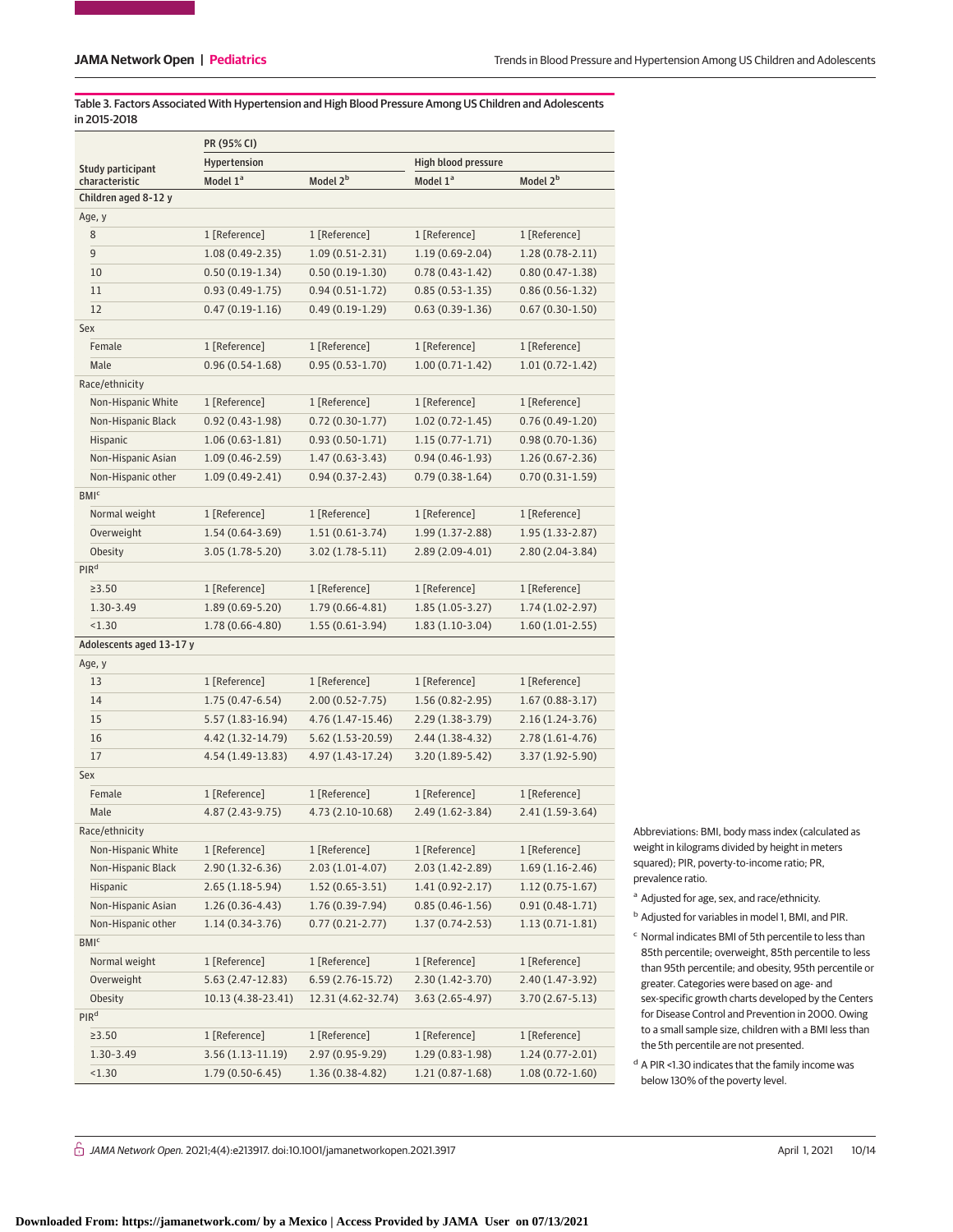estimated among non-Hispanic Black compared with non-Hispanic White adolescents aged 13 to 17 years.<sup>27-29</sup> The emergence of disparities in BP between Black and White children during adolescence<sup>29</sup> indicates that interventions in childhood could prevent the development of these disparities. However, little is known about the causes of racial/ethnic disparities in BP and hypertension among children and adolescents. Contributors to the higher prevalence of elevated BP and hypertension among Black compared with White adolescents are likely multifactorial and include sociodemographic, $30,31$  lifestyle, $29,32$  and physiological factors.  $33$  In the present study, adjustment for BMI and PIR attenuated but did not fully account for the difference in hypertension and high BP between Black and White children and adolescents. Future studies should investigate the origins of racial/ethnic disparities in hypertension and implement strategies that increase health equity across populations.

A hypertension diagnosis in early childhood is generally considered secondary to an underlying disorder as opposed to essential or obesity-related hypertension.<sup>34</sup> However, higher BP levels and a higher prevalence of hypertension were present in those with overweight or obesity compared with normal weight among both children aged 8 to 12 years and adolescents aged 13 to 17 years in this study. Prior studies have documented the effect of overweight or obesity on SBP and DBP in children as young as 2 to 5 years and indicate a strong association between BP and BMI in early life.<sup>35-37</sup> Increases in BP and hypertension from 1988 to 2000 among both children and adolescents were partially attributed to increases in BMI.<sup>38,39</sup> As the prevalence of obesity in the US continues to rise among children and adolescents, <sup>40,41</sup> obesity-related increases in BP could further increase the prevalence of primary or obesity-related hypertension. Awareness of the effect of obesity on BP among children and effective interventions are needed to reduce the preventable development of hypertension among those aged 8 to 12 years.

### **Limitations**

This study has several limitations. First, 3 BP measurements were taken at a single visit, and guidelines recommend calculating a mean of multiple BP measurements obtained during 2 or more visits for diagnosing hypertension among children and adolescents.<sup>12</sup> Second, the definition of hypertension relied solely on BP measurements or BP percentiles because data on treatment with antihypertensives were only available for NHANES participants aged 16 years or older. Third, the response rate for NHANES has declined from 1999-2002 through 2015-2018. However, any potential bias from the differential response rate across subgroups was reduced by weighting adjustment.<sup>42</sup>

# **Conclusions**

In this cross-sectional study from 1999-2002 to 2015-2018, mean SBP decreased among adolescents aged 13 to 17 years and mean DBP decreased among children aged 8 to 12 years and adolescents aged 13 to 17 years. The prevalence of elevated BP among children aged 8 to 12 years and the prevalence of hypertension among adolescents aged 13 to 17 years also decreased during this period. However, stable or increased BP levels and hypertension prevalence from 2011-2014 to 2015-2018 could indicate a reversal of these trends.

#### **ARTICLE INFORMATION**

**Accepted for Publication:** February 9, 2021.

**Published:** April 1, 2021. doi[:10.1001/jamanetworkopen.2021.3917](https://jama.jamanetwork.com/article.aspx?doi=10.1001/jamanetworkopen.2021.3917&utm_campaign=articlePDF%26utm_medium=articlePDFlink%26utm_source=articlePDF%26utm_content=jamanetworkopen.2021.3917)

**Open Access:** This is an open access article distributed under the terms of the [CC-BY License.](https://jamanetwork.com/pages/cc-by-license-permissions/?utm_campaign=articlePDF%26utm_medium=articlePDFlink%26utm_source=articlePDF%26utm_content=jamanetworkopen.2021.3917) © 2021 Hardy ST et al.JAMA Network Open.

**Corresponding Author:** Shakia T. Hardy, PhD, Department of Epidemiology, University of Alabama at Birmingham, 1665 University Blvd, Birmingham, AL 35233 [\(sthardy@uab.edu\)](mailto:sthardy@uab.edu).

 $\bigcap$  JAMA Network Open. 2021;4(4):e213917. doi:10.1001/jamanetworkopen.2021.3917 (April 1, 2021 11/14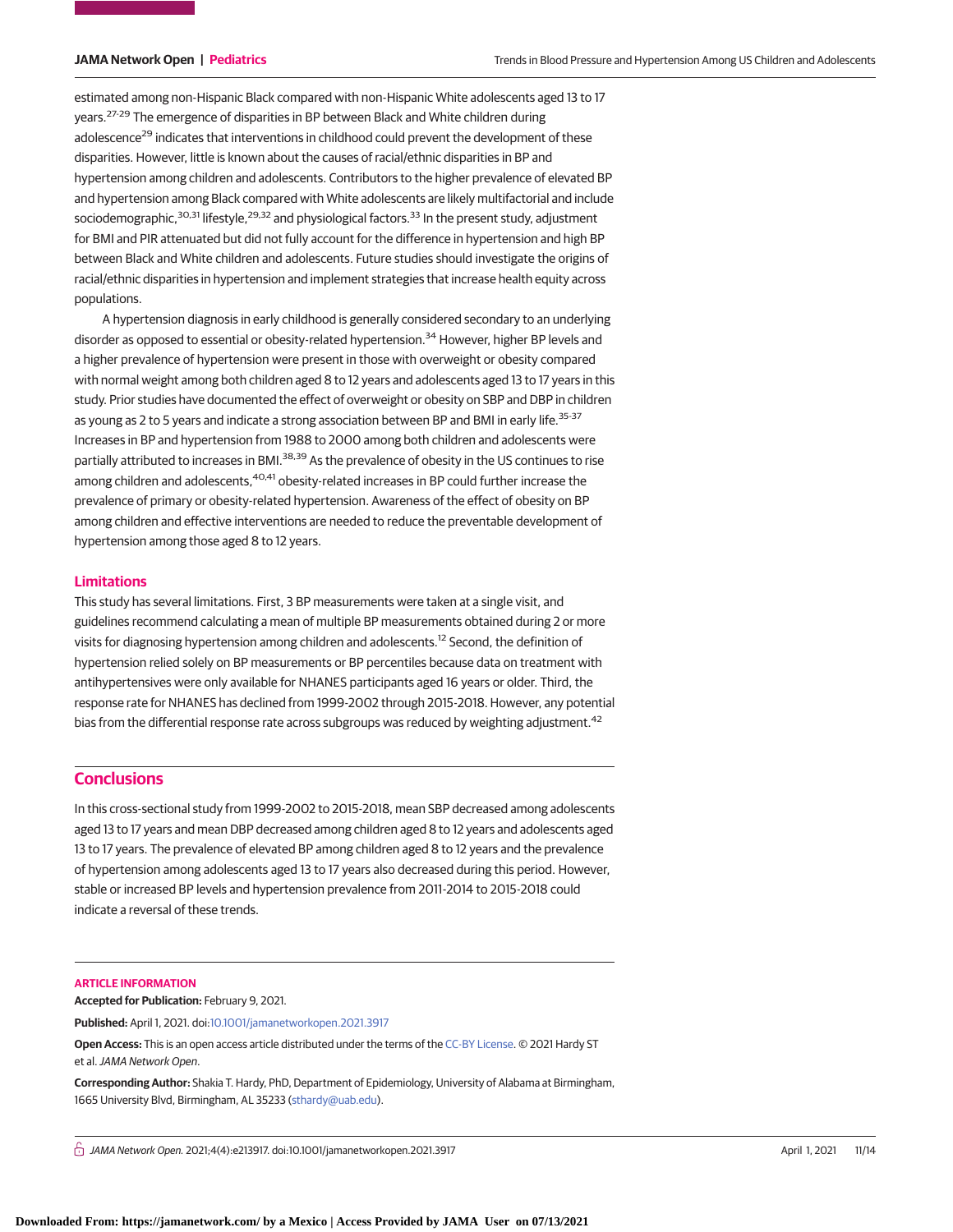**Author Affiliations:** Department of Epidemiology, University of Alabama at Birmingham (Hardy, Sakhuja, Muntner); Department of Biostatistics, University of Alabama at Birmingham (Jaeger); The Heart Institute, Cincinnati Children's Hospital, University of Cincinnati, Cincinnati, Ohio (Urbina); Department of Epidemiology, Emory University, Atlanta, Georgia (Suglia); Division of Pediatric Nephrology, University of Alabama at Birmingham (Feig).

**Author Contributions:** Ms Sakhuja had full access to all the data in the study and takes responsibility for the integrity of the data and the accuracy of the data analysis.

Concept and design: Hardy, Feig, Muntner.

Acquisition, analysis, or interpretation of data: Hardy, Sakhuja, Jaeger, Urbina, Suglia, Muntner.

Drafting of the manuscript: Hardy.

Critical revision of the manuscript for important intellectual content: All authors.

Statistical analysis: Hardy, Sakhuja, Jaeger, Suglia.

Administrative, technical, or material support: Hardy, Muntner.

Supervision: Hardy, Urbina, Feig.

**Conflict of Interest Disclosures:** Dr Urbina reported receiving grants from the American Heart Association and the National Institutes of Health outside the submitted work. Dr Muntner reported receiving grant funding and consulting fees from Amgen Inc unrelated to the topic in the present study. No other disclosures were reported.

**Funding/Support:** This study was supported by grant R01HL139716 from the National Heart, Lung, and Blood Institute (Drs Hardy and Muntner).

**Role of the Funder/Sponsor:** The sponsor had no role in the design and conduct of the study; collection, management, analysis, and interpretation of the data; preparation, review, or approval of the manuscript; and decision to submit the manuscript for publication.

#### **REFERENCES**

**1**. Lim SS, Vos T, Flaxman AD, et al. A comparative risk assessment of burden of disease and injury attributable to 67 risk factors and risk factor clusters in 21 regions, 1990-2010: a systematic analysis for the Global Burden of Disease Study 2010. Lancet. 2012;380(9859):2224-2260. Published correction appears in Lancet. 2013;381 (9867):628. doi[:10.1016/S0140-6736\(12\)61766-8](https://dx.doi.org/10.1016/S0140-6736(12)61766-8)

**2**. Danaei G, Ding EL, Mozaffarian D, et al. The preventable causes of death in the United States: comparative risk assessment of dietary, lifestyle, and metabolic risk factors. PLoS Med. 2009;6(4):e1000058. doi[:10.1371/journal.](https://dx.doi.org/10.1371/journal.pmed.1000058) [pmed.1000058](https://dx.doi.org/10.1371/journal.pmed.1000058)

**3**. Hao G, Wang X, Treiber FA, Harshfield G, Kapuku G, Su S. Blood pressure trajectories from childhood to young adulthood associated with cardiovascular risk: results from the 23-year longitudinal Georgia Stress and Heart Study. Hypertension. 2017;69(3):435-442. doi[:10.1161/HYPERTENSIONAHA.116.08312](https://dx.doi.org/10.1161/HYPERTENSIONAHA.116.08312)

**4**. Urbina EM, Khoury PR, Bazzano L, et al. Relation of blood pressure in childhood to self-reported hypertension in adulthood. Hypertension. 2019;73(6):1224-1230. doi[:10.1161/HYPERTENSIONAHA.118.12334](https://dx.doi.org/10.1161/HYPERTENSIONAHA.118.12334)

**5**. Theodore RF, Broadbent J, Nagin D, et al. Childhood to early-midlife systolic blood pressure trajectories: earlylife predictors, effect modifiers, and adult cardiovascular outcomes. Hypertension. 2015;66(6):1108-1115. doi[:10.](https://dx.doi.org/10.1161/HYPERTENSIONAHA.115.05831) [1161/HYPERTENSIONAHA.115.05831](https://dx.doi.org/10.1161/HYPERTENSIONAHA.115.05831)

**6**. Burke GL, Arcilla RA, Culpepper WS, Webber LS, Chiang YK, Berenson GS. Blood pressure and echocardiographic measures in children: the Bogalusa Heart Study. Circulation. 1987;75(1):106-114. doi[:10.1161/01.](https://dx.doi.org/10.1161/01.CIR.75.1.106) [CIR.75.1.106](https://dx.doi.org/10.1161/01.CIR.75.1.106)

**7**. Urbina EM, Mendizábal B, Becker RC, et al. Association of blood pressure level with left ventricular mass in adolescents. Hypertension. 2019;74(3):590-596. doi[:10.1161/HYPERTENSIONAHA.119.13027](https://dx.doi.org/10.1161/HYPERTENSIONAHA.119.13027)

**8**. Kit BK, Kuklina E, Carroll MD, Ostchega Y, Freedman DS, Ogden CL. Prevalence of and trends in dyslipidemia and blood pressure among US children and adolescents, 1999-2012.JAMA Pediatr. 2015;169(3):272-279. doi[:10.](https://jama.jamanetwork.com/article.aspx?doi=10.1001/jamapediatrics.2014.3216&utm_campaign=articlePDF%26utm_medium=articlePDFlink%26utm_source=articlePDF%26utm_content=jamanetworkopen.2021.3917) [1001/jamapediatrics.2014.3216](https://jama.jamanetwork.com/article.aspx?doi=10.1001/jamapediatrics.2014.3216&utm_campaign=articlePDF%26utm_medium=articlePDFlink%26utm_source=articlePDF%26utm_content=jamanetworkopen.2021.3917)

**9**. Jackson SL, Zhang Z, Wiltz JL, et al. Hypertension among youths—United States, 2001-2016. MMWR Morb Mortal Wkly Rep. 2018;67(27):758-762. doi[:10.15585/mmwr.mm6727a2](https://dx.doi.org/10.15585/mmwr.mm6727a2)

**10**. Al Kibria GM, Swasey K, Sharmeen A, Day B. Estimated change in prevalence and trends of childhood blood pressure levels in the United States after application of the 2017 AAP guideline. Prev Chronic Dis. 2019;16:E12. doi: [10.5888/pcd16.180528](https://dx.doi.org/10.5888/pcd16.180528)

**11**. Muntner P, Hardy ST, Fine LJ, et al. Trends in blood pressure control among US adults with hypertension, 1999- 2000 to 2017-2018.JAMA. 2020;324(12):1190-1200. doi[:10.1001/jama.2020.14545](https://jama.jamanetwork.com/article.aspx?doi=10.1001/jama.2020.14545&utm_campaign=articlePDF%26utm_medium=articlePDFlink%26utm_source=articlePDF%26utm_content=jamanetworkopen.2021.3917)

 $\bigcap$  JAMA Network Open. 2021;4(4):e213917. doi:10.1001/jamanetworkopen.2021.3917 (April 1, 2021 12/14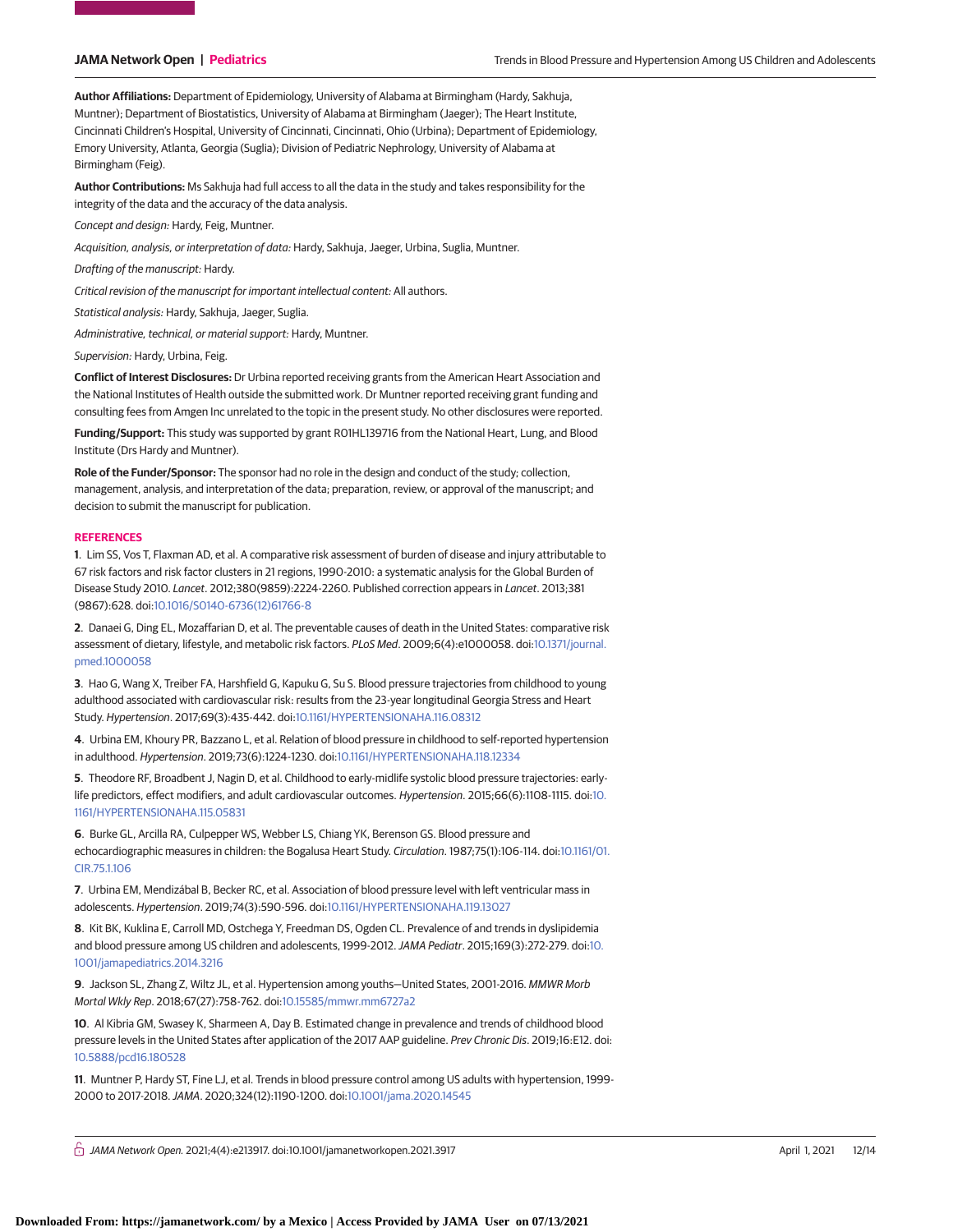**12**. Flynn JT, Kaelber DC, Baker-Smith CM, et al; Subcommittee on Screening and Management of High Blood Pressure in Children. Clinical practice guideline for screening and management of high blood pressure in children and adolescents. Pediatrics. 2017;140(3):e20171904. doi[:10.1542/peds.2017-1904](https://dx.doi.org/10.1542/peds.2017-1904)

**13**. Ogden CL, Lamb MM, Carroll MD, Flegal KM. Obesity and socioeconomic status in children and adolescents: United States, 2005-2008. [NCHS Data Brief](https://www.ncbi.nlm.nih.gov/pubmed/21211166). 2010;(51):1-8.

**14**. Kuczmarski RJ, Ogden CL, Grummer-Strawn LM, et al. CDC growth charts: United States. [Adv Data](https://www.ncbi.nlm.nih.gov/pubmed/11183293). 2000; [\(314\):1-27.](https://www.ncbi.nlm.nih.gov/pubmed/11183293)

**15**. Vasan RS, Larson MG, Leip EP, et al. Impact of high-normal blood pressure on the risk of cardiovascular disease. N Engl J Med. 2001;345(18):1291-1297. doi[:10.1056/NEJMoa003417](https://dx.doi.org/10.1056/NEJMoa003417)

**16**. Whelton SP, McEvoy JW, Shaw L, et al. Association of normal systolic blood pressure level with cardiovascular disease in the absence of risk factors.JAMA Cardiol. 2020;5(9):1011-1018. doi[:10.1001/jamacardio.2020.1731](https://jama.jamanetwork.com/article.aspx?doi=10.1001/jamacardio.2020.1731&utm_campaign=articlePDF%26utm_medium=articlePDFlink%26utm_source=articlePDF%26utm_content=jamanetworkopen.2021.3917)

**17**. Zhang T, Li S, Bazzano L, He J, Whelton P, Chen W. Trajectories of childhood blood pressure and adult left ventricular hypertrophy: the Bogalusa Heart Study. Hypertension. 2018;72(1):93-101. doi[:10.1161/](https://dx.doi.org/10.1161/HYPERTENSIONAHA.118.10975) [HYPERTENSIONAHA.118.10975](https://dx.doi.org/10.1161/HYPERTENSIONAHA.118.10975)

**18**. Hartiala O, Magnussen CG, Kajander S, et al. Adolescence risk factors are predictive of coronary artery calcification at middle age: the Cardiovascular Risk in Young Finns Study.J Am Coll Cardiol. 2012;60(15):1364-1370. doi[:10.1016/j.jacc.2012.05.045](https://dx.doi.org/10.1016/j.jacc.2012.05.045)

**19**. Juonala M, Viikari JSA, Rönnemaa T, Helenius H, Taittonen L, Raitakari OT. Elevated blood pressure in adolescent boys predicts endothelial dysfunction: the Cardiovascular Risk in Young Finns Study. Hypertension. 2006;48(3):424-430. doi[:10.1161/01.HYP.0000237666.78217.47](https://dx.doi.org/10.1161/01.HYP.0000237666.78217.47)

**20**. Falkner B, Lurbe E. Primordial prevention of high blood pressure in childhood: an opportunity not to be missed. Hypertension. 2020;75(5):1142-1150. doi[:10.1161/HYPERTENSIONAHA.119.14059](https://dx.doi.org/10.1161/HYPERTENSIONAHA.119.14059)

**21**. Leyvraz M, Chatelan A, da Costa BR, et al. Sodium intake and blood pressure in children and adolescents: a systematic review and meta-analysis of experimental and observational studies. Int J Epidemiol. 2018;47(6): 1796-1810. doi[:10.1093/ije/dyy121](https://dx.doi.org/10.1093/ije/dyy121)

**22**. Pahkala K, Hietalampi H, Laitinen TT, et al. Ideal cardiovascular health in adolescence: effect of lifestyle intervention and association with vascular intima-media thickness and elasticity (the Special Turku Coronary Risk Factor Intervention Project for Children [STRIP] study). Circulation. 2013;127(21):2088-2096. doi[:10.1161/](https://dx.doi.org/10.1161/CIRCULATIONAHA.112.000761) [CIRCULATIONAHA.112.000761](https://dx.doi.org/10.1161/CIRCULATIONAHA.112.000761)

**23**. Cai L, Wu Y, Wilson RF, Segal JB, Kim MT, Wang Y. Effect of childhood obesity prevention programs on blood pressure: a systematic review and meta-analysis. Circulation. 2014;129(18):1832-1839. doi[:10.1161/](https://dx.doi.org/10.1161/CIRCULATIONAHA.113.005666) [CIRCULATIONAHA.113.005666](https://dx.doi.org/10.1161/CIRCULATIONAHA.113.005666)

**24**. Niinikoski H, Jula A, Viikari J, et al. Blood pressure is lower in children and adolescents with a low-saturated-fat diet since infancy: the Special Turku Coronary Risk Factor Intervention Project. Hypertension. 2009;53(6): 918-924. doi[:10.1161/HYPERTENSIONAHA.109.130146](https://dx.doi.org/10.1161/HYPERTENSIONAHA.109.130146)

**25**. Couch SC, Saelens BE, Khoury PR, et al. Dietary approaches to stop hypertension dietary intervention improves blood pressure and vascular health in youth with elevated blood pressure. Hypertension. 2021;77(1): 241-251. doi[:10.1161/HYPERTENSIONAHA.120.16156](https://dx.doi.org/10.1161/HYPERTENSIONAHA.120.16156)

**26**. Chen X, Wang Y. Tracking of blood pressure from childhood to adulthood: a systematic review and metaregression analysis. Circulation. 2008;117(25):3171-3180. doi[:10.1161/CIRCULATIONAHA.107.730366](https://dx.doi.org/10.1161/CIRCULATIONAHA.107.730366)

**27**. Chen L, Simonsen N, Liu L. Racial differences of pediatric hypertension in relation to birth weight and body size in the United States. PLoS One. 2015;10(7):e0132606. doi[:10.1371/journal.pone.0132606](https://dx.doi.org/10.1371/journal.pone.0132606)

**28**. Rosner B, Cook NR, Daniels S, Falkner B. Childhood blood pressure trends and risk factors for high blood pressure: the NHANES experience 1988-2008. Hypertension. 2013;62(2):247-254. doi[:10.1161/](https://dx.doi.org/10.1161/HYPERTENSIONAHA.111.00831) [HYPERTENSIONAHA.111.00831](https://dx.doi.org/10.1161/HYPERTENSIONAHA.111.00831)

**29**. Rosner B, Prineas R, Daniels SR, Loggie J. Blood pressure differences between Blacks and Whites in relation to body size among US children and adolescents. Am J Epidemiol. 2000;151(10):1007-1019. doi[:10.1093/](https://dx.doi.org/10.1093/oxfordjournals.aje.a010129) [oxfordjournals.aje.a010129](https://dx.doi.org/10.1093/oxfordjournals.aje.a010129)

**30**. Morenoff JD, House JS, Hansen BB, Williams DR, Kaplan GA, Hunte HE. Understanding social disparities in hypertension prevalence, awareness, treatment, and control: the role of neighborhood context. Soc Sci Med. 2007;65(9):1853-1866. doi[:10.1016/j.socscimed.2007.05.038](https://dx.doi.org/10.1016/j.socscimed.2007.05.038)

**31**. McGrath JJ, Matthews KA, Brady SS. Individual versus neighborhood socioeconomic status and race as predictors of adolescent ambulatory blood pressure and heart rate. Soc Sci Med. 2006;63(6):1442-1453. doi[:10.](https://dx.doi.org/10.1016/j.socscimed.2006.03.019) [1016/j.socscimed.2006.03.019](https://dx.doi.org/10.1016/j.socscimed.2006.03.019)

 $\bigcap$  JAMA Network Open. 2021;4(4):e213917. doi:10.1001/jamanetworkopen.2021.3917 (April 1, 2021 13/14